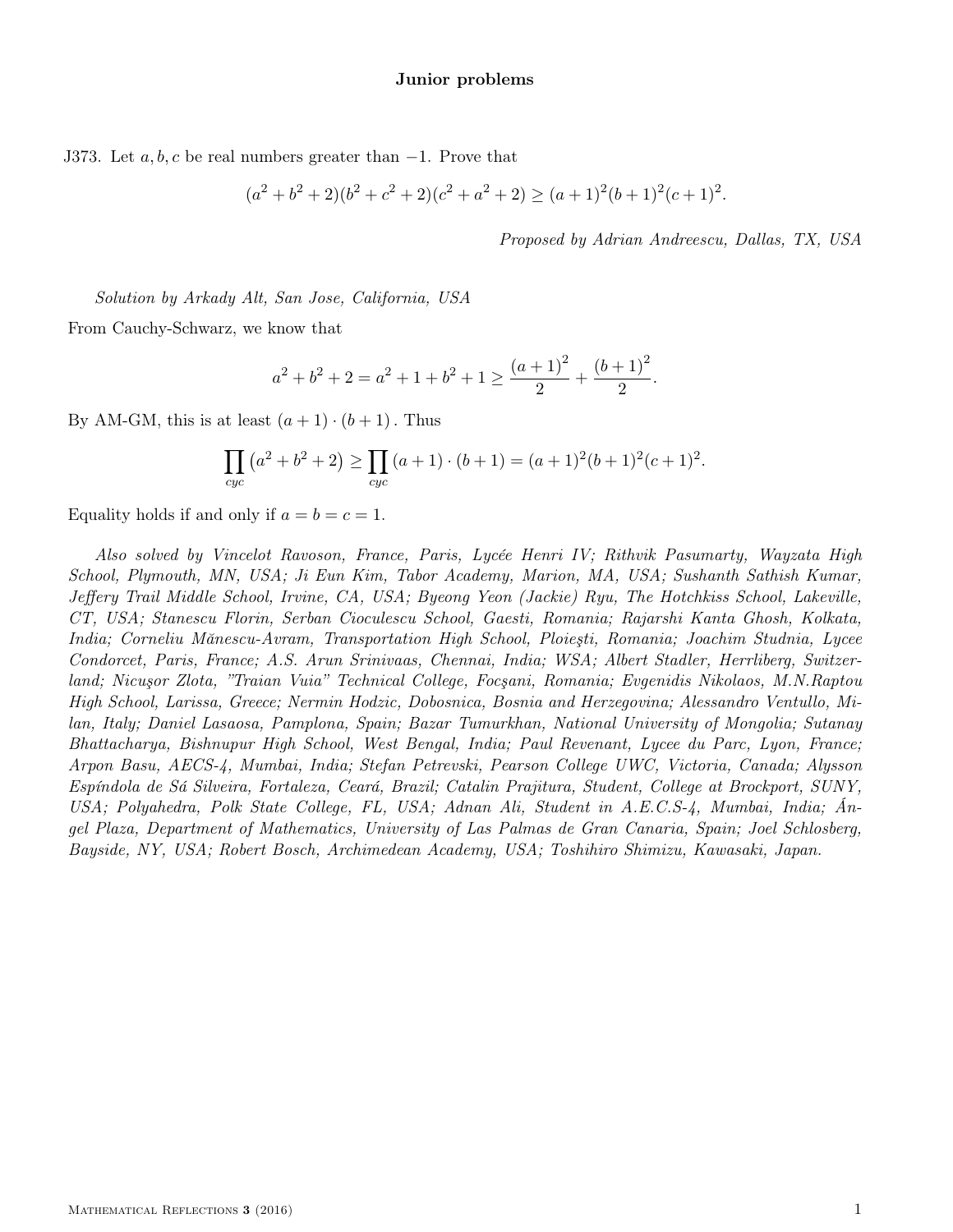J374. Let  $a, b, c$  be positive real numbers such that  $a + b + c \geq 3$ . Prove that

$$
abc + 2 \ge \frac{9}{a^3 + b^3 + c^3}.
$$

Proposed by Mehmet Berke, İsler, Denizli, Turkey

Solution by Robert Bosch, Archimedean Academy, USA Since  $a + b + c \geq 3$ , by Cauchy-Schwarz we have that

$$
a^{2} + b^{2} + c^{2} \ge \frac{(a+b+c)^{2}}{3} \ge 3, \text{ and}
$$
  

$$
a^{3} + b^{3} + c^{3} \ge \frac{(a^{2} + b^{2} + c^{2})^{2}}{a+b+c} \ge \frac{(a+b+c)^{3}}{9} \ge 3.
$$

Now recall the third-degree Schur's inequality

$$
a^3 + b^3 + c^3 + 3abc \ge a^2(b+c) + b^2(c+a) + c^2(a+b),
$$

or equivalently

$$
2(a3 + b3 + c3) + 3abc \ge (a + b + c)(a2 + b2 + c2).
$$

The inequality to be proved is

$$
abc(a3 + b3 + c3) + 2(a3 + b3 + c3) \ge 9,
$$

or equivalently

$$
abc(a3 + b3 + c3 - 3) + 2(a3 + b3 + c3) + 3abc \ge 9.
$$

Note that

$$
abc(a3 + b3 + c3 - 3) + 2(a3 + b3 + c3) + 3abc \ge 2(a3 + b3 + c3) + 3abc,\ge (a + b + c)(a2 + b2 + c2),\ge 9.
$$

Equality holds if and only if  $a = b = c = 1$ .

Also solved by Vincelot Ravoson, France, Paris, Lycée Henri IV; WSA; Nicuşor Zlota, "Traian Vuia" Technical College, Focşani, Romania; A.S. Arun Srinivaas, Chennai, India; Nermin Hodzic, Dobosnica, Bosnia and Herzegovina; Sutanay Bhattacharya, Bishnupur High School, West Bengal, India; Polyahedra, Polk State College, FL, USA; Daniel Lasaosa, Pamplona, Spain; Arkady Alt, San Jose, CA, USA; Toshihiro Shimizu, Kawasaki, Japan.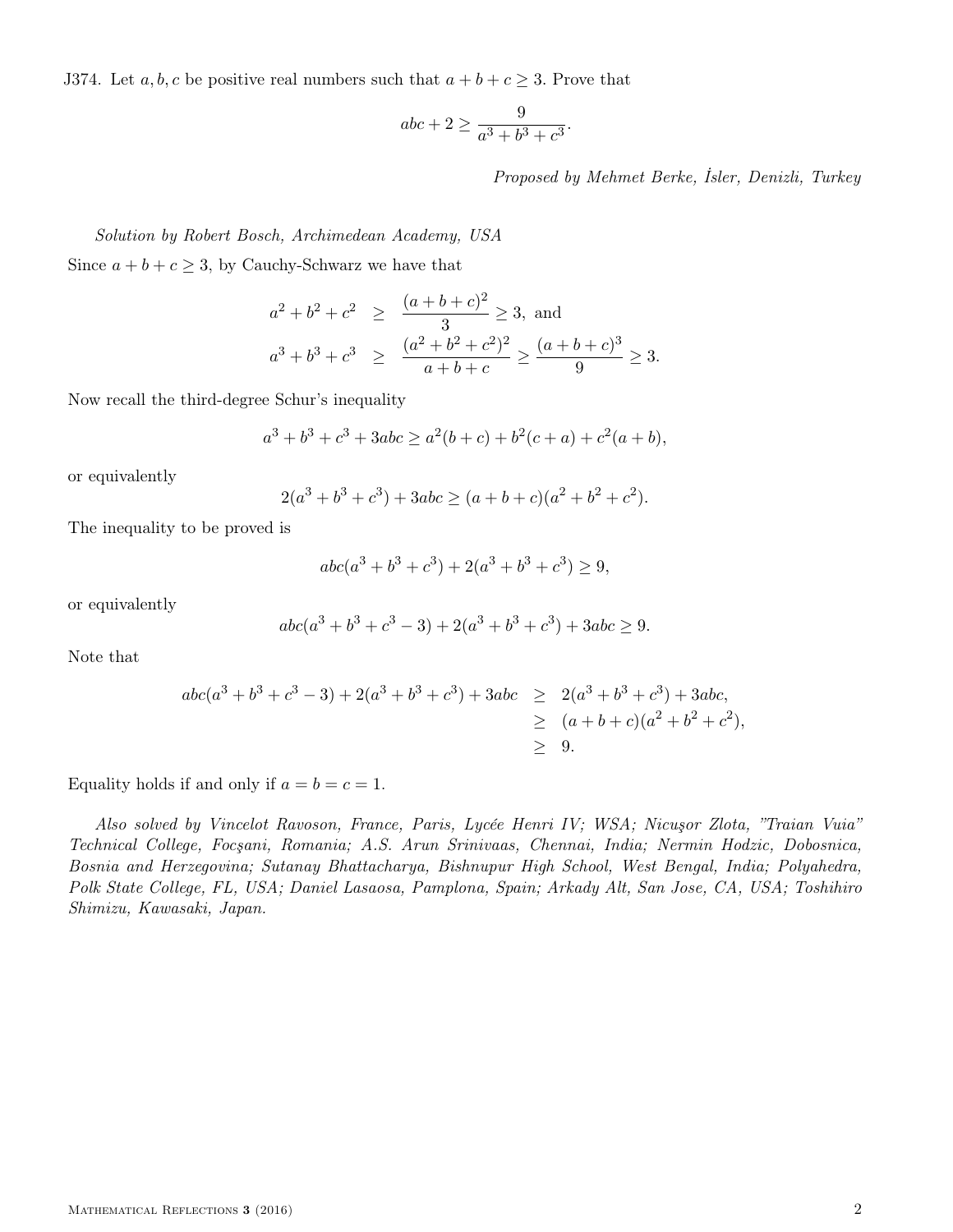J375. Solve in real numbers the equation

$$
\sqrt[3]{x} + \sqrt[3]{y} = \frac{1}{2} + \sqrt{x+y+\frac{1}{4}}
$$

Proposed by Adrian Andreescu, Dallas, TX, USA

.

## Solution by Stefan Petrevski, Pearson College UWC, Victoria, Canada

Let  $a = \sqrt[3]{x}$  and  $b = \sqrt[3]{y}$ . After transferring  $\frac{1}{2}$  to the left-hand side and squaring both sides, we obtain that

$$
a^3 + b^3 = a^2 + b^2 + 2ab - a - b.
$$

But this is equivalent to  $(a + b)(a^2 + b^2 + 1 - a - b - ab) = 0$ , so one of the factors must be 0. However, if  $a + b = 0$ , the left-hand side of the initial equation is 0, while the right-hand side is positive, a contradiction.

Therefore,  $a^2 + b^2 + 1 = a + b + ab$ . This rearranges nicely to  $(a-1)^2 + (b-1)^2 + (a-b)^2 = 0$ , from where we easily see that the only solution is  $(a, b) = (1, 1)$ . Thus  $(x, y) = (1, 1)$ .

Also solved by Rithvik Pasumarty, Wayzata High School, Plymouth, MN, USA; Ji Eun Kim, Tabor Academy, Marion, MA, USA; Sushanth Sathish Kumar, Jeffery Trail Middle School, Irvine, CA, USA; Byeong Yeon (Jackie) Ryu, The Hotchkiss School, Lakeville, CT, USA; Duy Quan Tran, University of Health Science, Ho Chi Minh City, Vietnam; Corneliu Mănescu-Avram, Transportation High School, Ploieşti, Romania; Albert Stadler, Herrliberg, Switzerland; WSA; Nicuşor Zlota, "Traian Vuia" Technical College, Focşani, Romania; Adnan Ali, Student in A.E.C.S-4, Mumbai, India; Polyahedra, Polk State College, FL, USA; Marissa Meehan, Student, College at Brockport, SUNY, USA; Arpon Basu, AECS-4 , Mumbai, India; Joel Schlosberg, Bayside, NY, USA; Nermin Hodzic, Dobosnica, Bosnia and Herzegovina; Alessandro Ventullo, Milan, Italy; Daniel Lasaosa, Pamplona, Spain; Bazar Tumurkhan, National University of Mongolia; Sutanay Bhattacharya, Bishnupur High School, West Bengal, India; Nguyen Viet Hung, Hanoi University of Science, Vietnam; Robert Bosch, Archimedean Academy, USA; Evgenidis Nikolaos, M.N.Raptou High School, Larissa, Greece; Arkady Alt, San Jose, California, USA; Toshihiro Shimizu, Kawasaki, Japan.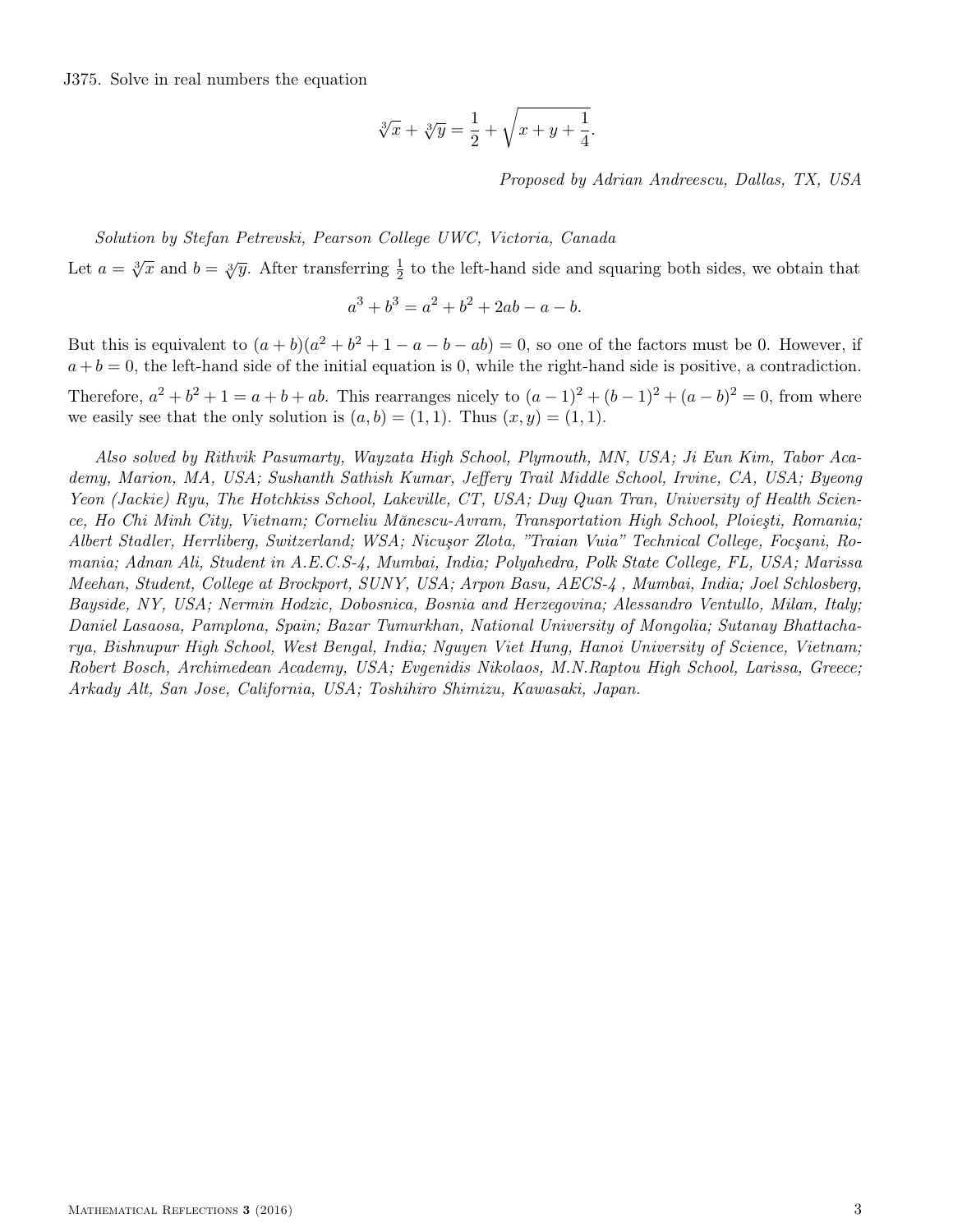J376. Let  $\alpha, \beta, \gamma$  be the angles of a triangle. Prove that

$$
\frac{1}{5-4\cos\alpha}+\frac{1}{5-4\cos\beta}+\frac{1}{5-4\cos\gamma}\geq 1.
$$

Proposed by Dragoljub Milošević, Gornji Milanovac, Serbia

## Solution by Polyahedra, Polk State College, FL, USA

Let  $x = s - a$ ,  $y = s - b$ , and  $z = s - c$ . Then by the law of cosines,

$$
\frac{1}{5 - 4\cos\alpha} = \frac{bc}{5bc - 2(b^2 + c^2 - a^2)} = \frac{bc}{bc + 8(s - b)(s - c)} = \frac{(z + x)(x + y)}{(z + x)(x + y) + 8yz}.
$$

Now by the AM-GM inequality,

$$
(x+y+z)(z+x)(x+y) - x[(z+x)(x+y) + 8yz] = (x+y)(y+z)(z+x) - 8xyz \ge 0,
$$

so  $\frac{1}{5}$  $\frac{1}{5-4\cos\alpha} \geq \frac{x}{x+y}$  $\frac{x}{x+y+z}$ . Adding this with the other two analogous inequalities gives the desired result. Equality holds if and only if  $x = y = z$ , or  $\alpha = \beta = \gamma$ .

Also solved by Rithvik Pasumarty, Wayzata High School, Plymouth, MN, USA; Sushanth Sathish Kumar, Jeffery Trail Middle School, Irvine, CA, USA; Ioan Viorel Codreanu, Satulung, Maramures, Romania; Albert Stadler, Herrliberg, Switzerland; Nicuşor Zlota' "Traian Vuia" Technical College, Focşani, Romania; Adnan Ali, A.E.C.S-4, Mumbai, India; Arkady Alt, San Jose, CA, USA; Arpon Basu, AECS-4, Mumbai, India; Joel Schlosberg, Bayside, NY, USA; Daniel Lasaosa, Pamplona, Spain; Michel Faleiros Martins, Petrobras University, Brazil; Sutanay Bhattacharya, Bishnupur High School, West Bengal, India; Bazar Tumurkhan, National University of Mongolia; Robert Bosch, Archimedean Academy, USA; Nermin Hodzic, Dobosnica, Bosnia and Herzegovina; Evgenidis Nikolaos, M.N.Raptou High School, Larissa, Greece; WSA; Toshihiro Shimizu, Kawasaki, Japan.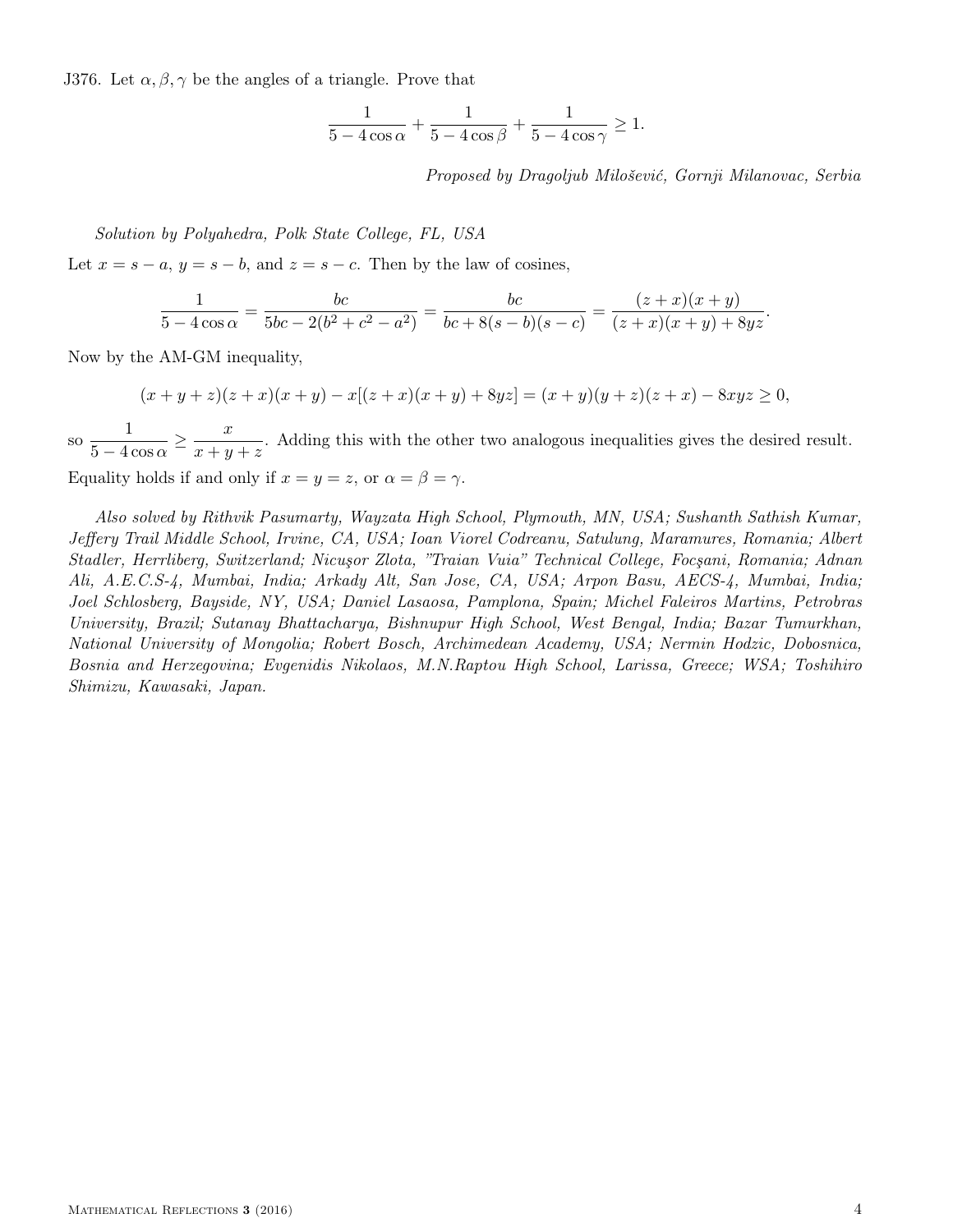J377. Let *ABC* be a triangle with  $\angle A \leq 90^\circ$ . Prove that

$$
\sin^2 \frac{A}{2} \le \frac{m_a}{2R} \le \cos^2 \frac{A}{2}.
$$

Proposed by Titu Andreescu, University of Texas at Dallas, USA

# Solution by Nermin Hodzic, Dobosnica, Bosnia and Herzegovina Let  $d_a$  be the distance from the circumcenter of triangle  $ABC$  to the side a. Then

$$
d_a = R\cos A.
$$

Using the triangle inequality, we have

 $R - d_a \leq m_a \leq R + d_a \Leftrightarrow$  $R(1 - \cos A) \le m_a \le R(1 + \cos A) \Leftrightarrow$  $1 - \cos A$  $\frac{\cos A}{2} \leq \frac{m_a}{2R}$  $\frac{m_a}{2R} \leq \frac{1+\cos A}{2}$  $\frac{1}{2}$   $\Leftrightarrow$  $\sin^2 \frac{A}{2} \leq \frac{m_a}{2R}$  $\frac{m_a}{2R} \leq \cos^2 \frac{A}{2}$ 

Equality holds on the RHS if and only if  $b = c$  or if  $\angle A = \frac{\pi}{2}$  $\frac{\pi}{2}$ . Equality holds on the LHS if only if  $\angle A = \frac{\pi}{2}$  $\frac{1}{2}$ .

Also solved by WSA; Nicușor Zlota, "Traian Vuia" Technical College, Focșani, Romania; Robert Bosch, Archimedean Academy, USA; Sutanay Bhattacharya, Bishnupur High School, West Bengal, India; Adnan Ali, A.E.C.S-4, Mumbai, India; Arpon Basu, AECS-4 , Mumbai, India; Daniel Lasaosa, Pamplona, Spain; Evgenidis Nikolaos, M.N.Raptou High School, Larissa, Greece; Polyahedra, Polk State College, FL, USA; Arkady Alt, San Jose, CA, USA; Toshihiro Shimizu, Kawasaki, Japan.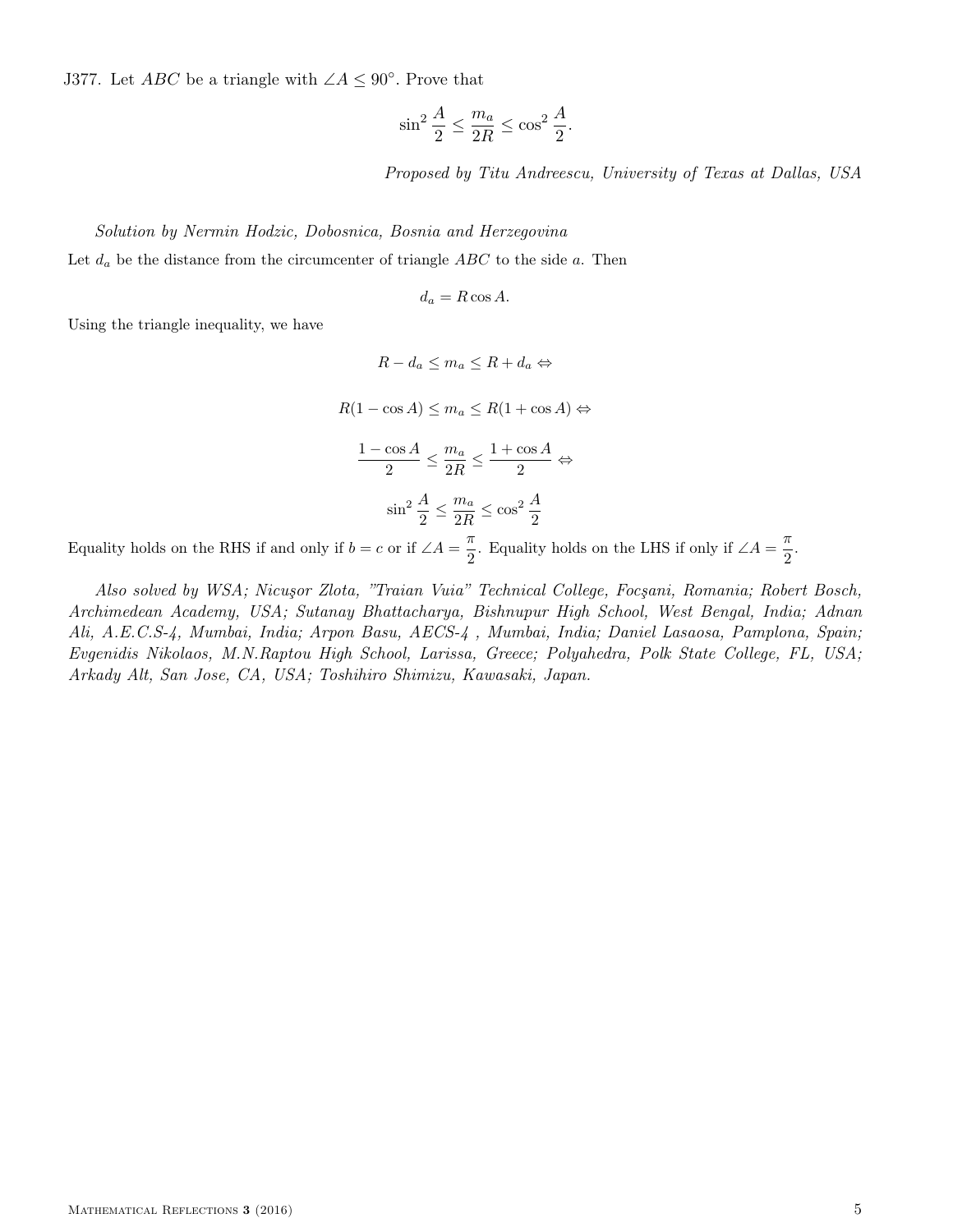J378. Let P be a point in the interior of the triangle ABC such that  $\angle BAP = 105^{\circ}$ , and let  $D, E, F$  be the intersections of  $BP, CP, DE$  with the sides  $AC, AB, BC$ , respectively. Assume that the point B lies between C and F and that  $\angle BAF = \angle CAP$ . Find  $\angle BAC$ .

Proposed by Marius Stănean, Zalău, România

Solution by Polyahedra, Polk State College, FL, USA

Suppose that  $AP$  intersects  $BC$  at  $Q$ . By Ceva's and Menelaus's theorems,

$$
\frac{AE}{EB} \cdot \frac{BQ}{QC} \cdot \frac{CD}{DA} = 1 = \frac{AE}{EB} \cdot \frac{FB}{FC} \cdot \frac{CD}{DA}.
$$

Hence,  $FB \cdot QC = BQ \cdot FC = FQ \cdot FC - FB(FQ + QC) = FQ \cdot BC - FB \cdot QC$ , so  $2FB \cdot QC = FQ \cdot BC$ . Let  $x = \angle BAF$ . Then by the Law of Sines,

$$
\frac{FB}{\sin x} = \frac{AB}{\sin F}, \quad \frac{QC}{\sin x} = \frac{AQ}{\sin C}, \quad \frac{FQ}{\sin(x+105^\circ)} = \frac{AQ}{\sin F}, \quad \frac{BC}{\sin(x+105^\circ)} = \frac{AB}{\sin C}.
$$

Thus

$$
\sqrt{2}\sin x = \sin(x+105^{\circ}) = \frac{\sqrt{2}-\sqrt{6}}{4}\sin x + \frac{\sqrt{6}+\sqrt{2}}{4}\cos x,
$$

that is,  $\tan x =$  $\sqrt{6}+\sqrt{2}$  $\frac{\sqrt{6}+\sqrt{2}}{3\sqrt{2}+\sqrt{6}}=\frac{1}{\sqrt{2}}$  $\frac{1}{3}$  and  $x = 30^\circ$ . Therefore, ∠*BAC* =  $x + 105^\circ = 135^\circ$ .

Also solved by Rithvik Pasumarty, Wayzata High School, Plymouth, MN, USA; WSA; Joel Schlosberg, Bayside, NY, USA; Robert Bosch, Archimedean Academy, USA; Daniel Lasaosa, Pamplona, Spain; Nermin Hodzic, Dobosnica, Bosnia and Herzegovina; Toshihiro Shimizu, Kawasaki, Japan.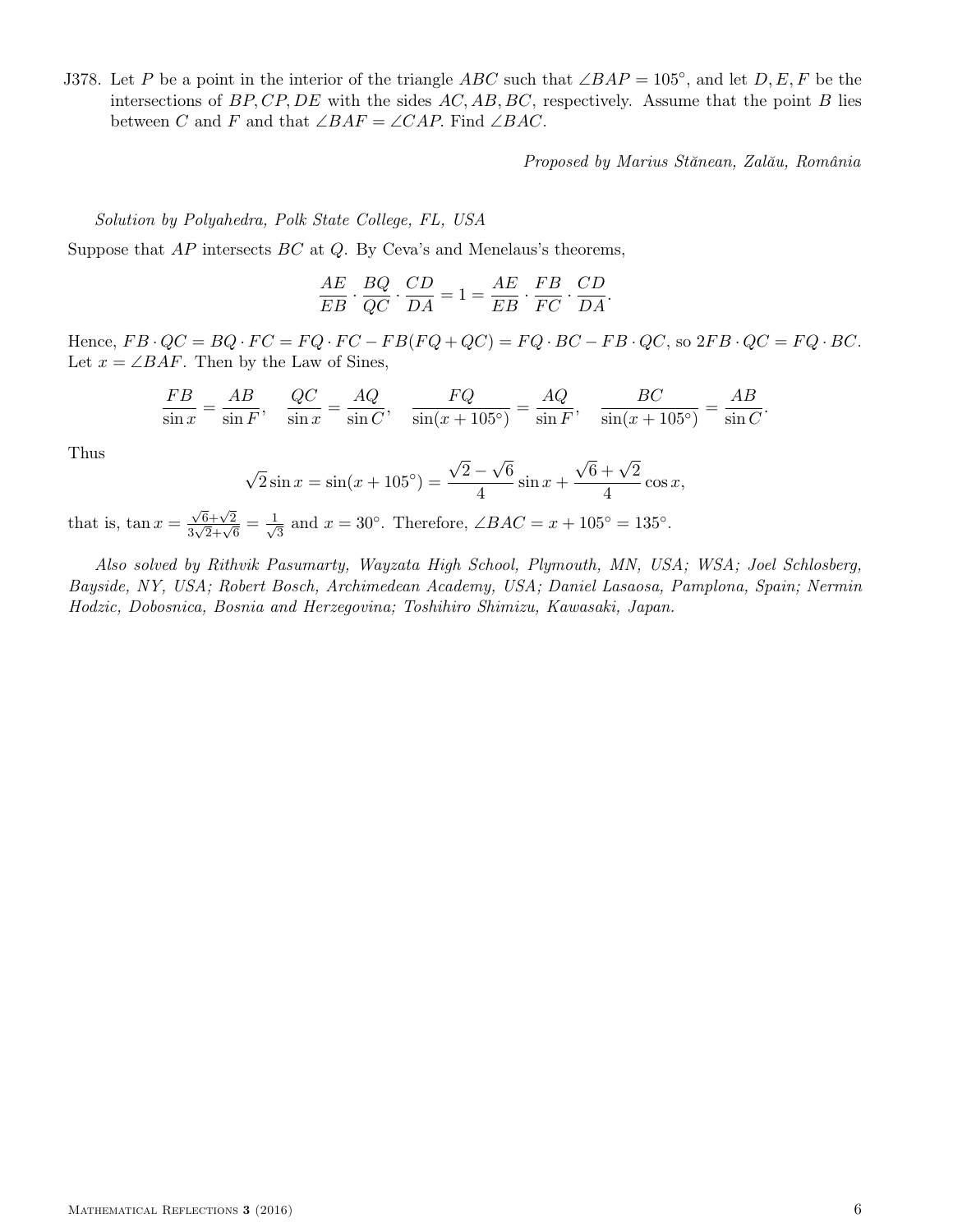## Senior problems

S373. Let  $x, y, z$  be positive real numbers. Prove that

$$
\sum_{\text{cyc}} \frac{1}{xy + 2z^2} \le \frac{xy + yz + zx}{xyz(x + y + z)}.
$$

Proposed by Tolibjon Ismoilov, Academic Lyceum S.H.Sirojiddinov, Tashkent, Uzbekistan

## Solution by Daniel Lasaosa, Pamplona, Spain

Multiplying throughout by the product of the denominators and rearranging terms, the proposed inequality is equivalent to

$$
\sum_{\text{cyc}} \left( 4(y+z)^2 x^4 - 4x^4 yz - 3x^2 y^2 z^2 \right) (y-z)^2 \ge 0.
$$

Now, clearly

$$
4(y+z)^2x^4 - 4x^4yz - 3x^2y^2z^2 = 4x^4(y^2 + yz + z^2) - 3x^2y^2z^2 =
$$
  
=  $(y-z)^2 + 3x^2(xy + yz + zx)(xy - yz + zx),$ 

or defining  $a = yz$ ,  $b = zx$  and  $c = xy$ , it suffices to show that

$$
\sum_{\text{cyc}} (a+b-c)(a-b)^2 \ge 0,
$$

which is in turn equivalent to

$$
a^3 + b^3 + c^3 + 3abc \ge a^2b + ab^2 + b^2c + bc^2 + c^2a + ca^2.
$$

This is a well-known form of Schur's inequality, and since  $x, y, z$  are positive reals, so are  $a, b, c$ , and equality holds iff  $a = b = c$ , or iff  $x = y = z$ .

Also solved by Vincelot Ravoson, France, Paris, Lycée Henri IV; WSA; Nicuşor Zlota, "Traian Vuia" Technical College, Focşani, Romania; Albert Stadler, Herrliberg, Switzerland; Nermin Hodzic, Dobosnica, Bosnia and Herzegovina; Sutanay Bhattacharya, Bishnupur High School, West Bengal, India; Michel Faleiros Martins, Petrobras University, Brazil; Arkady Alt, San Jose, California, USA; Angel Plaza, Department of Mathematics, University of Las Palmas de Gran Canaria, Spain; Toshihiro Shimizu, Kawasaki, Japan.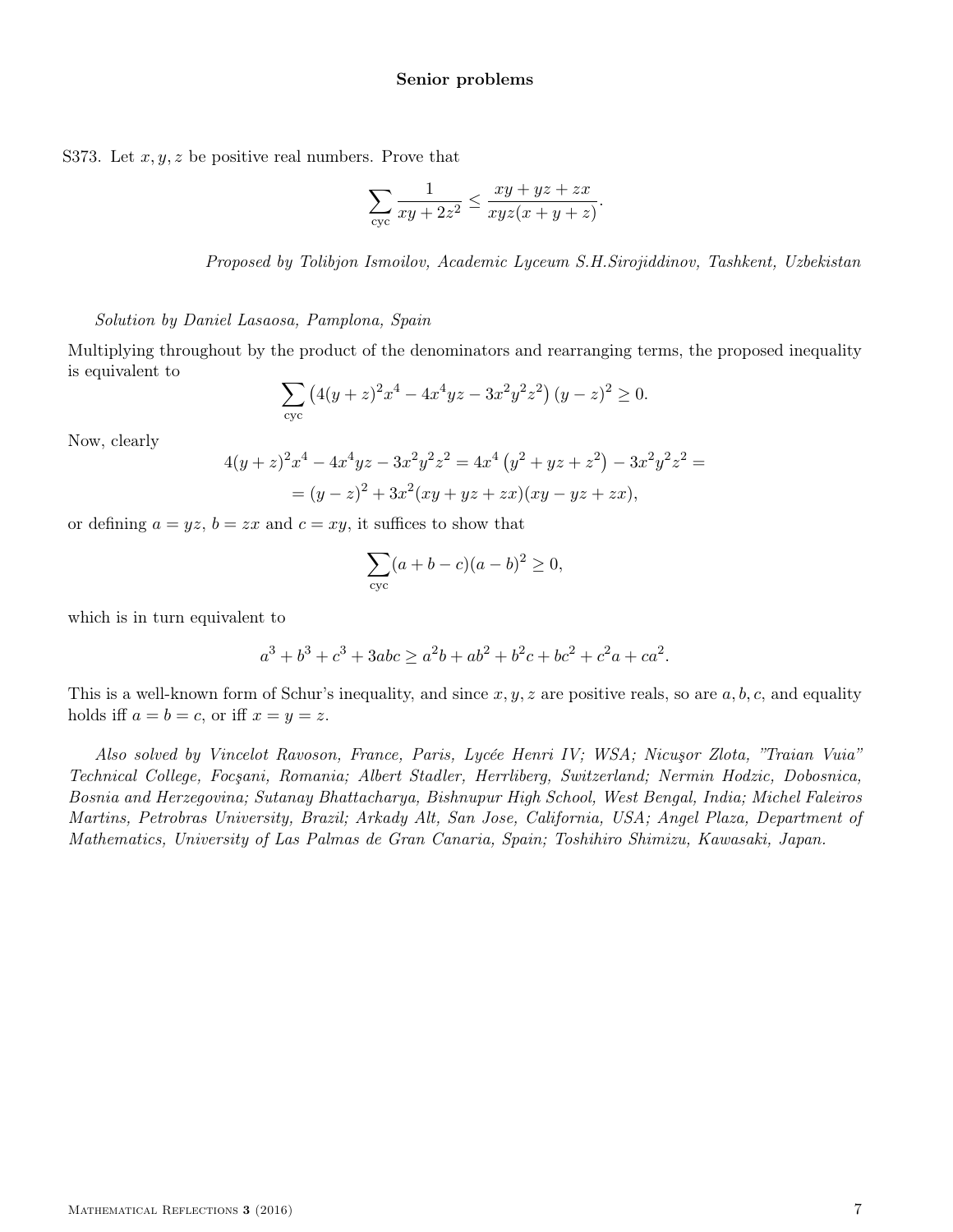S374. Let  $a, b, c$  be positive real numbers. Prove that at least one of the numbers

$$
\frac{a+b}{a+b-c}, \frac{b+c}{b+c-a}, \frac{c+a}{c+a-b}
$$

is not in the interval  $(1, 2)$ .

Proposed by Titu Andreescu, University of Texas at Dallas, USA

#### Solution by Sutanay Bhattacharya, Bishnupur High School, West Bengal, India

If at least one of the numbers  $a+b-c$ ,  $b+c-a$ ,  $c+a-b$ , is negative, then the corresponding fraction(s) will be negative, and we are done immediately. So let us assume that  $a + b - c$ ,  $b + c - a$ ,  $c + a - b > 0$ . Without loss of generality, assume  $c = \max\{a, b, c\}$ . Then

$$
\frac{a+b}{a+b-c} - 2 = \frac{2c-a-b}{a+b-c}
$$

$$
= \frac{(c-a)+(c-b)}{a+b-c} \ge 0 \implies \frac{a+b}{a+b-c} \ge 2,
$$

so we are done.

Also solved by Vincelot Ravoson, France, Paris, Lycée Henri IV; WSA; Duy Quan Tran, University of Health Science, Ho Chi Minh City, Vietnam; Rithvik Pasumarty, Wayzata High School, Plymouth, MN, USA; Ji Eun Kim, Tabor Academy, Marion, MA, USA; Sushanth Sathish Kumar, Jeffery Trail Middle School, Irvine, CA, USA; Byeong Yeon (Jackie) Ryu, The Hotchkiss School, Lakeville, CT, USA; Albert Stadler, Herrliberg, Switzerland; Corneliu Mănescu-Avram, Transportation High School, Ploieşti, Romania; Arkady Alt, San Jose, California, USA; Robert Bosch, Archimedean Academy, USA; Nermin Hodzic, Dobosnica, Bosnia and Herzegovina; Tan Qi Huan, Universiti Sains Malaysia, Malaysia; Arpon Basu, AECS-4, Mumbai, India; Christine Izyk, Student, College at Brockport, SUNY; Catalin Prajitura, Student, College at Brockport, SUNY, USA; Adnan Ali, Student in A.E.C.S-4, Mumbai, India; Li Zhou, Polk State College, Winter Haven, FL, USA; Ángel Plaza, Department of Mathematics, University of Las Palmas de Gran Canaria, Spain; Andreas Charalampopoulos, 4th Lyceum of Glyfada, Glyfada, Greece; Evgenidis Nikolaos, M.N.Raptou High School, Larissa, Greece; Daniel Lasaosa, Pamplona, Spain; Alessandro Ventullo, Milan, Italy; Toshihiro Shimizu, Kawasaki, Japan.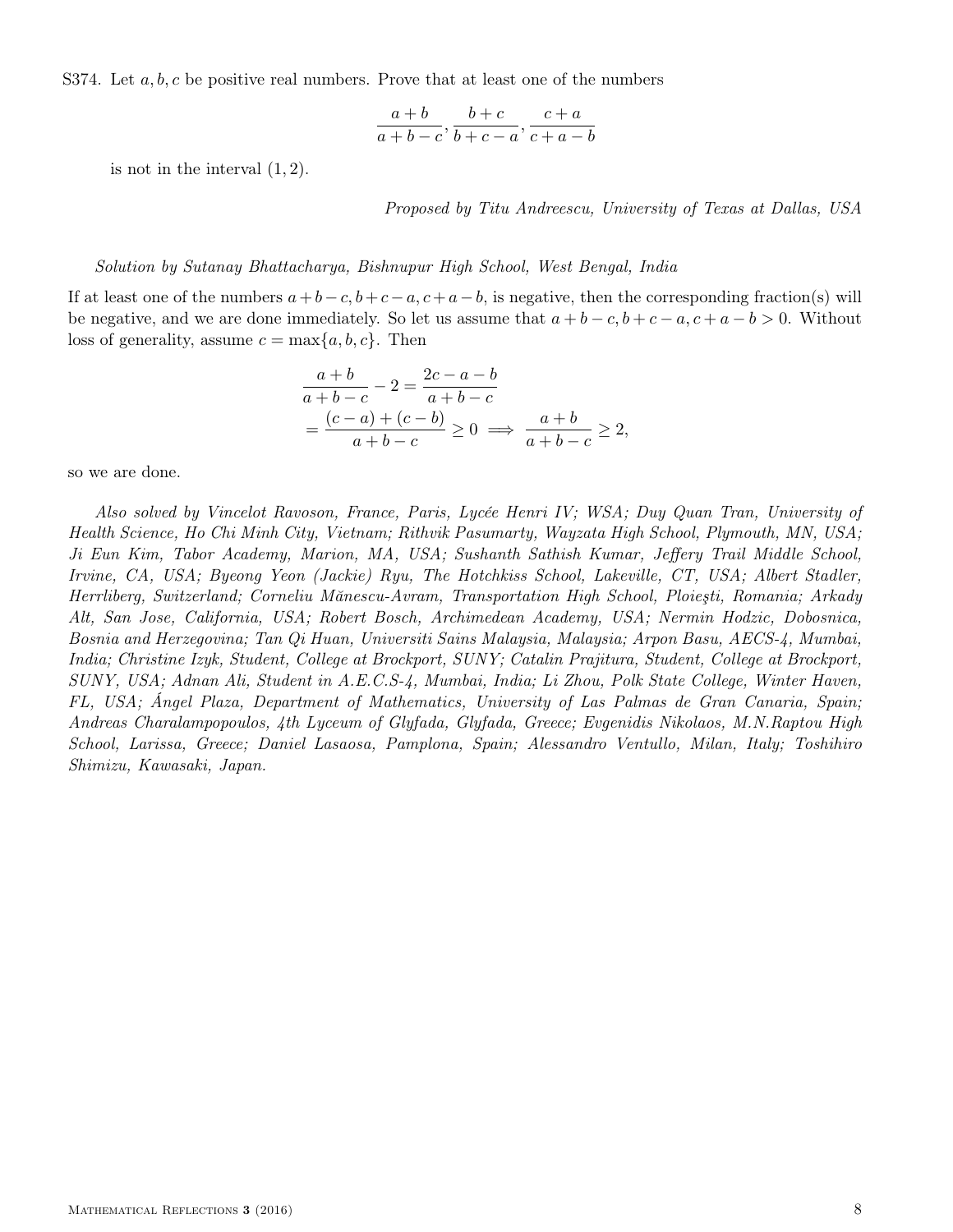S375. Let  $a, b, c$  be nonnegative real numbers such that  $ab + bc + ca = a + b + c > 0$ . Prove that

$$
a^2 + b^2 + c^2 + 5abc \ge 8.
$$

Proposed by An Zhen-Ping, Xianyang Normal University, China

Solution by Li Zhou, Polk State College, USA

Let  $k = ab + bc + ca = a + b + c$ . Then  $k^2 = (a + b + c)^2 \ge 3(ab + bc + ca) = 3k$ . So  $k \ge 3$ . If  $k > 4$ , then  $a^2 + b^2 + c^2 = (a + b + c)^2 - 2(ab + bc + ca) = k(k - 2) > 8$ . Assume thus that  $k \le 4$ . By the Cauchy-Schwarz inequality,  $a^3 + b^3 + c^3 \ge \frac{(a^2 + b^2 + c^2)^2}{a + b + c} = k(k-2)^2$ . Hence,

$$
6abc = (a+b+c)^3 + 2(a^3+b^3+c^3) - 3(a+b+c)(a^2+b^2+c^2)
$$
  
\n
$$
\geq k^3 + 2k(k-2)^2 - 3k^2(k-2) = -2k^2 + 8k.
$$

Therefore,

$$
3(a2 + b2 + c2 + 5abc - 8) \ge 3k(k - 2) - 5k2 + 20k - 24 = 2(k - 3)(4 - k) \ge 0,
$$

completing the proof.

Also solved by WSA; Ioan Viorel Codreanu, Satulung, Maramures, Romania; Nicuşor Zlota, "Traian Vuia" Technical College, Focşani, Romania; Michel Faleiros Martins, Petrobras University, Brazil; Nermin Hodzic, Dobosnica, Bosnia and Herzegovina; Sutanay Bhattacharya, Bishnupur High School, West Bengal, India; Albert Stadler, Herrliberg, Switzerland; Adnan Ali, Student in A.E.C.S-4, Mumbai, India; Andrea Fanchini, Cantù, Italy; Nguyen Viet Hung, HSGS, Hanoi University of Science, Vietnam; Arkady Alt, San Jose, California, USA; Toshihiro Shimizu, Kawasaki, Japan.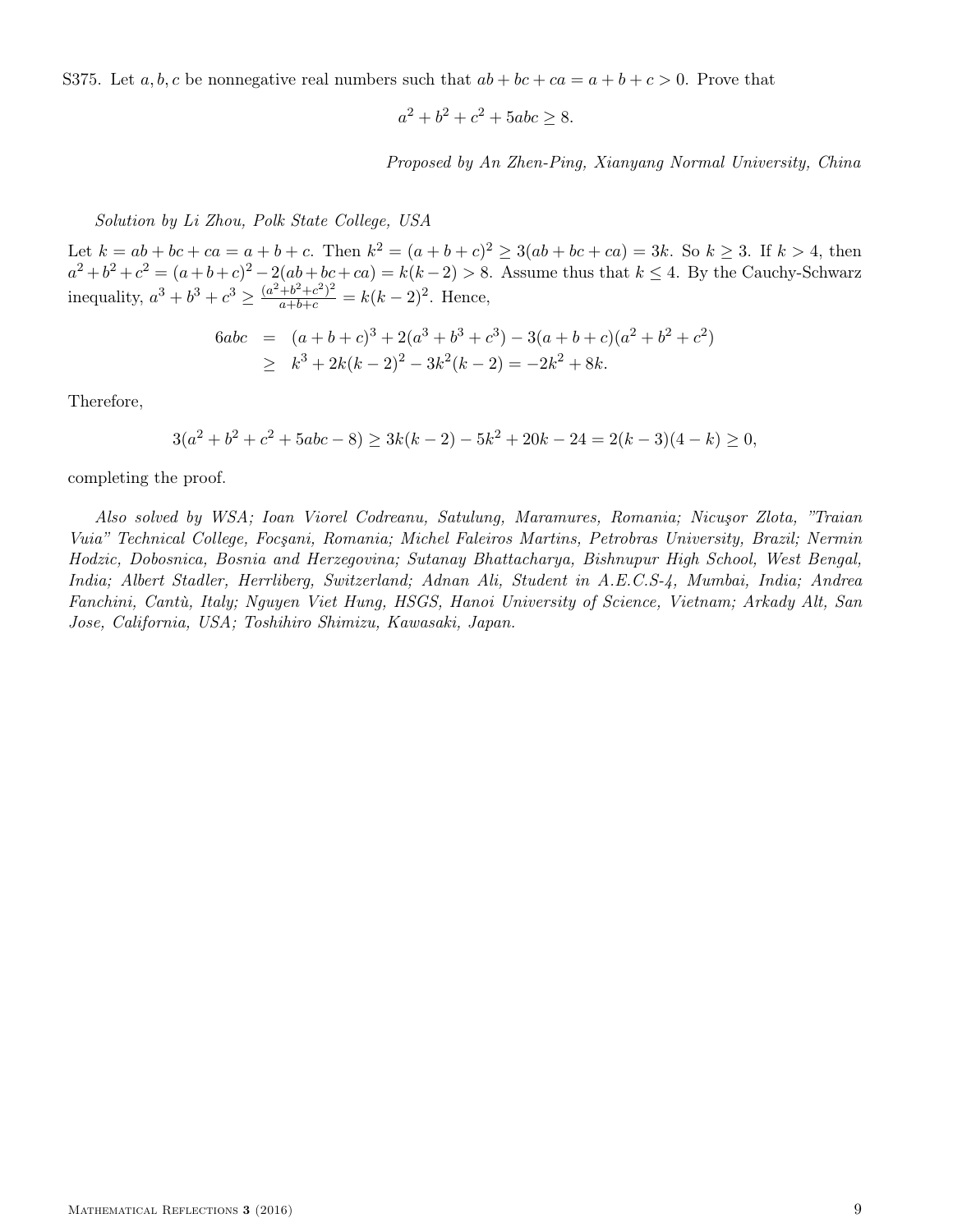S376. Solve in integers the equation  $x^5 - 2xy + y^5 = 2016$ .

Proposed by Adrian Andreescu, Dallas, TX, USA

Solution by Robert Bosch, Archimedean Academy, USA and Richard Stong, Rice University, USA

If  $x = 0$  or  $y = 0$ , the equation is unsolvable because 2016 is not a fifth-power. If x and y are negative then the equation is unsolvable because the left side is negative. Suppose that  $0 < x \leq y$ . We have

 $2016 = x^5 - 2xy + y^5 \ge x^5 - x^2 + y^5 - y^2 \ge y^5 - y^2.$ 

Hence  $1 \leq y \leq 4$ . So the possible pairs  $(x, y)$  to test are

$$
(1, 1); (1, 2); (2, 2); (1, 3); (2, 3); (3, 3); (1, 4); (2, 4); (3, 4); (4, 4).
$$

Obtaining the solution  $(x, y) = (4, 4)$ . Note that if  $x = y$  the equation is  $x^5 - x^2 - 1008 = 0$  or  $(x - 4)(x^4 +$  $4x^3 + 16x^2 + 63x + 252 = 0$ , thus  $x = y = 4$ .

It only remains to consider when  $x > 0$  and  $y < 0$ . In this case the equation becomes  $x^5 + 2xz - z^5 = 2016$ where  $z = -y > 0$ . Denoting by  $s = x - z$  and  $p = xz$  the equation becomes  $5sp^2 + (5s^3 + 2)p + (s^5 - 2016) = 0$ . If  $s < 0$ , then the left side is negative. Suppose now  $s \geq 0$ .

If  $s \geq 5$  then the left side is positive, so  $s = 0, 1, 2, 3, 4$ . For  $s = 0$  we obtain  $x^2 = 1008$ , which is not a perfect square. For the other values consider the equation as a quadratic on  $p$ , thus the discriminant  $\Delta(s) = 5s^6 + 20s^3 + 40320s + 4$  have to be a perfect square, but  $\Delta(1) = 40349, \Delta(2) = 81124, \Delta(3) = 125149$ and  $\Delta(4) = 183044$  are not.

Finally, the only solution to the original equation is  $(x, y) = (4, 4)$ .

Also solved by Nermin Hodzic, Dobosnica, Bosnia and Herzegovina; Joseph Currier; Albert Stadler, Herrliberg, Switzerland; Daniel Lasaosa, Pamplona, Spain; Michel Faleiros Martins, Petrobras University, Brazil; Li Zhou, Polk State College, Winter Haven, FL, USA; Toshihiro Shimizu, Kawasaki, Japan.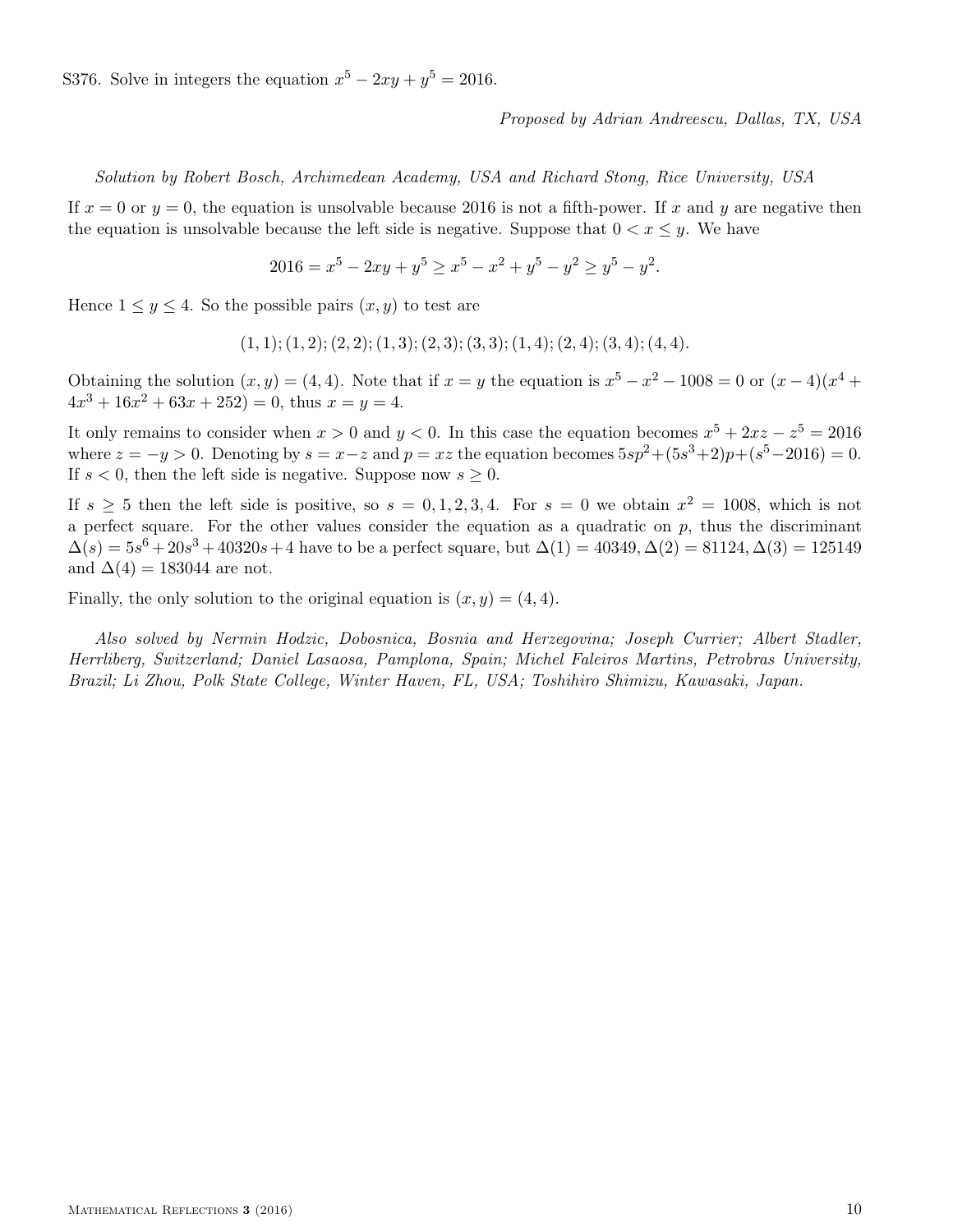S377. If z is a complex number with  $|z| \geq 1$ , prove that

$$
\frac{|2z-1|^5}{25\sqrt{5}} \ge \frac{|z-1|^4}{4}.
$$

Proposed by Florin Stănescu, Găesti, România

Solution by Nermin Hodzic, Dobosnica, Bosnia and Herzegovina Let  $z = a + bi$ . We have  $|z| \geq 1 \Rightarrow a^2 + b^2 \geq 1$ . Now we have

$$
\frac{|2z-1|^5}{25\sqrt{5}} \ge \frac{|z-1|^4}{4} \Leftrightarrow
$$

$$
\frac{|2z-1|^{10}}{5^5} \ge \frac{|z-1|^8}{16} \Leftrightarrow
$$

$$
\left(\frac{(2a-1)^2 + 4b^2}{5}\right)^5 \ge \left(\frac{(a-1)^2 + b^2}{2}\right)^4.
$$

From  $a^2 + b^2 \ge 1$ , we have

$$
a^{2} + b^{2} - a \ge \frac{a^{2} + b^{2}}{2} + \frac{1}{2} - a = \frac{(a - 1)^{2} + b^{2}}{2} \ge 0
$$

So it suffices to prove

$$
\left(\frac{4(a^2 + b^2 - a) + 1}{5}\right)^5 \ge (a^2 + b^2 - a)^4
$$

Since  $a^2 + b^2 - a \ge 0$ , from AM-GM we have

$$
\left(\frac{4(a^2+b^2-a)+1}{5}\right)^5 \ge \left(\frac{5\sqrt[5]{(a^2+b^2-a)^4}}{5}\right)^5 = (a^2+b^2-a)^4
$$

Equality holds if and only if  $a^2 + b^2 = 1$  and  $a^2 + b^2 - a = 1$ , which imply  $z = \pm i$ .

Also solved by Nicuşor Zlota' "Traian Vuia" Technical College, Focşani, Romania; Ji Eun Kim, Tabor Academy, Marion, MA, USA; Albert Stadler, Herrliberg, Switzerland; Byeong Yeon (Jackie) Ryu, The Hotchkiss School, Lakeville, CT, USA; Michel Faleiros Martins, Petrobras University, Brazil; Li Zhou, Polk State College, Winter Haven, FL, USA; Robert Bosch, Archimedean Academy, USA; Toshihiro Shimizu, Kawasaki, Japan.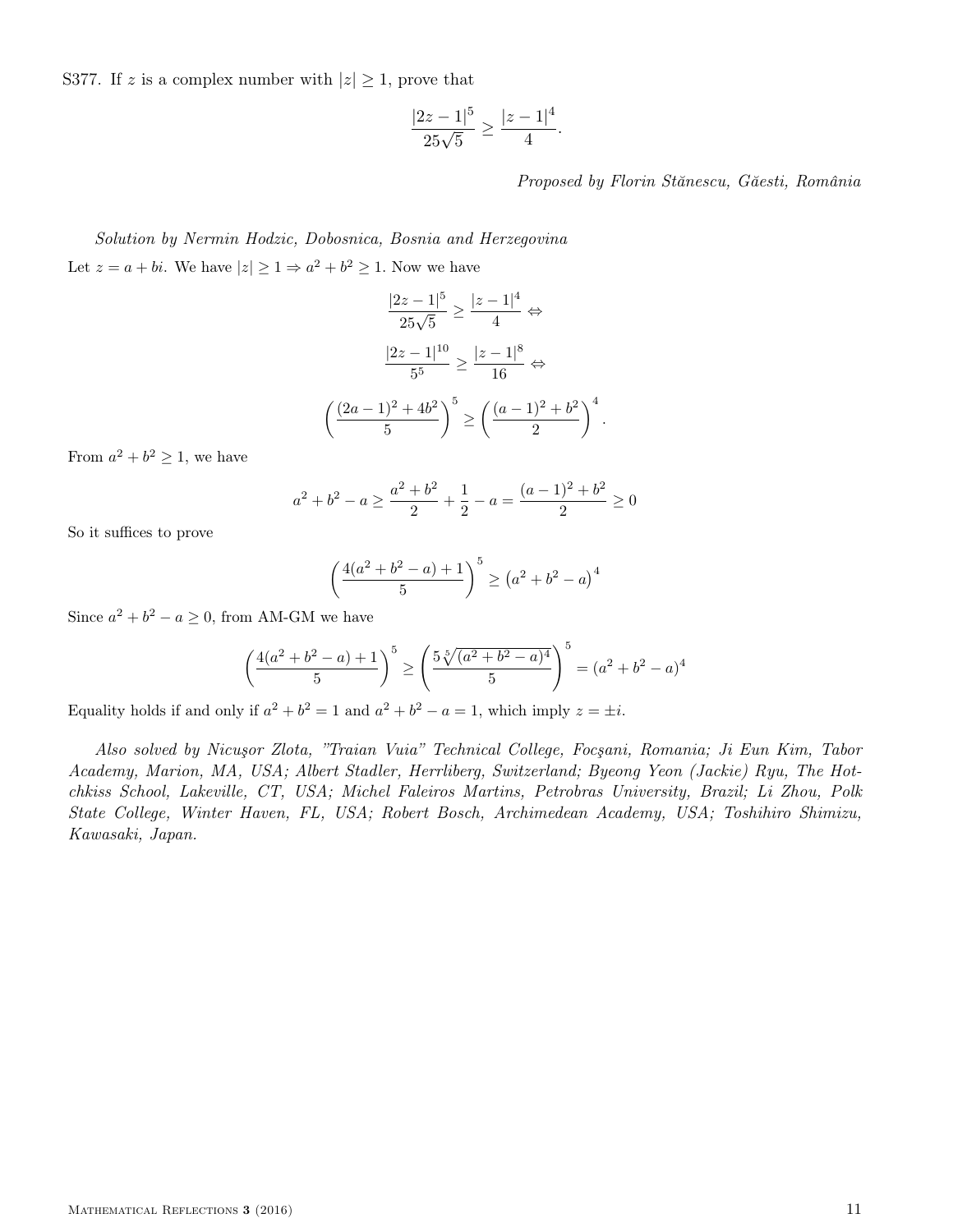S378. In a triangle, let  $m_a, m_b, m_c$  be the lengths of the medians,  $w_a, w_b, w_c$  be the lengths of the angle bisectors, and  $r$  and  $R$  be the inradius and circumradius, respectively. Prove that

$$
\frac{m_a}{w_a} + \frac{m_b}{w_b} + \frac{m_c}{w_c} \le \left(\sqrt{\frac{R}{r}} + \sqrt{\frac{r}{R}}\right)^2.
$$

Proposed by Dragoljub Milošević, Gornji Milanovac, Serbia

Solution by Michel Faleiros Martins, Petrobras University, Brazil

We will prove the following stronger statement

$$
\frac{m_a}{w_a} + \frac{m_a}{w_a} + \frac{m_c}{w_c} \leq 1 + \frac{R}{r}.
$$

By the Figure we see quickly that

$$
w_a c \sin \frac{A}{2} + w_a b \sin \frac{A}{2} = 2K \Rightarrow w_a = \frac{2K}{(b+c)\sin \frac{A}{2}}.
$$



Using the similar expressions for  $w_b$  and  $w_c$  the inequality becomes

$$
m_a(b+c)\sin\frac{A}{2} + m_b(c+a)\sin\frac{B}{2} + m_c(a+b)\sin\frac{C}{2} \le 2K\left(1+\frac{R}{r}\right) = 2K + 2sR.
$$

By the triangle inequality we obtain

$$
m_a \le R + u_a
$$
 and  $(b+c) \sin \frac{A}{2} \le a$ ,

and the other similar expressions

$$
m_b \le R + u_b
$$
,  $(a + c) \sin \frac{B}{2} \le b$  and  $m_c \le R + u_c$ ,  $(a + b) \sin \frac{C}{2} \le c$ .

MATHEMATICAL REFLECTIONS 3 (2016) 12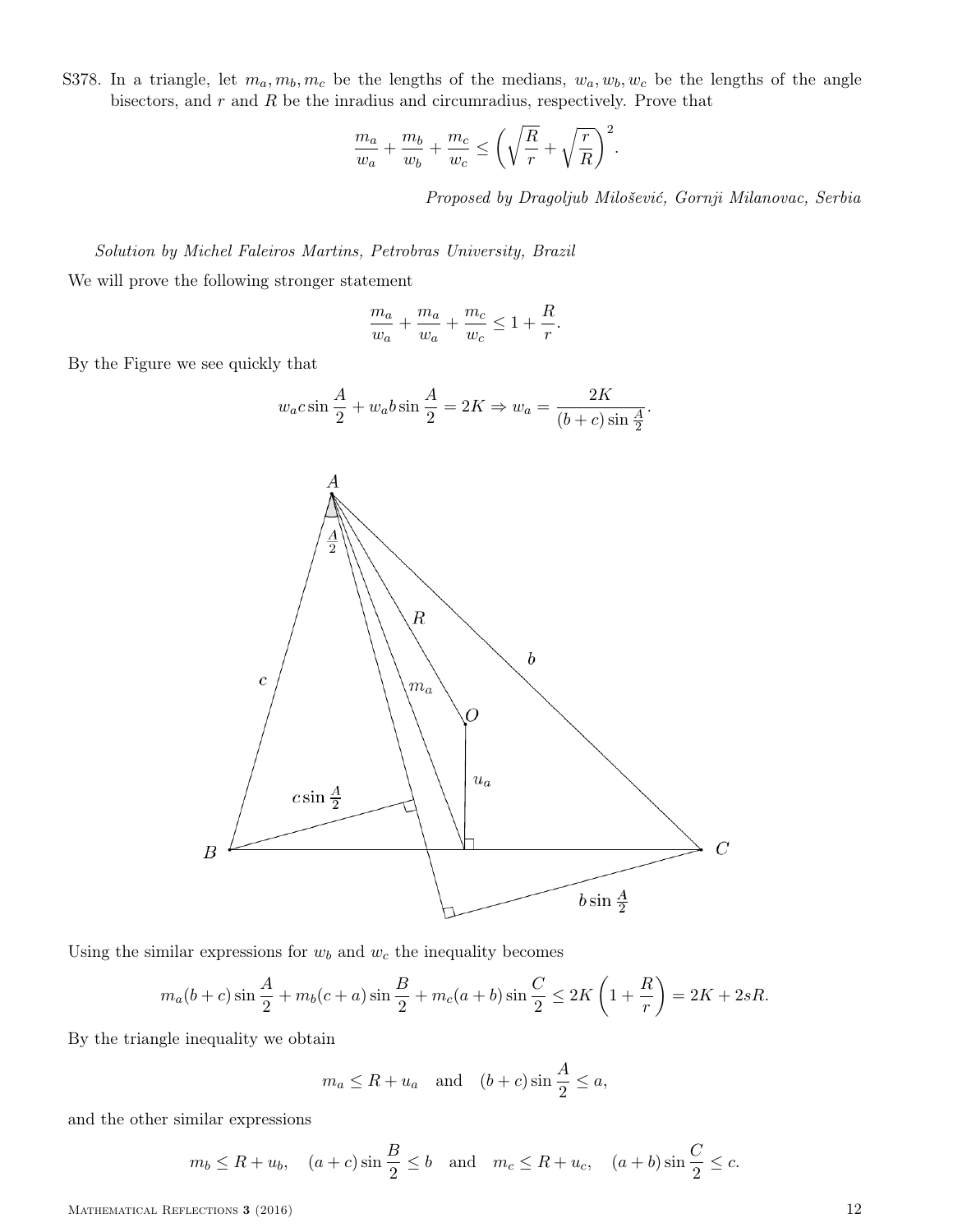$$
LHS \le am_a + bm_b + cm_c \le au_a + bu_b + cu_c + (a + b + c)R = 2K + 2sR.
$$

Also solved by Nicuşor Zlota '"Traian Vuia" Technical College, Focşani, Romania; Dorina Mormocea, National College of Informatics, Piatra Neamt, Romania; Nermin Hodzic, Dobosnica, Bosnia and Herzegovina; Robert Bosch, Archimedean Academy, USA; Toshihiro Shimizu, Kawasaki, Japan.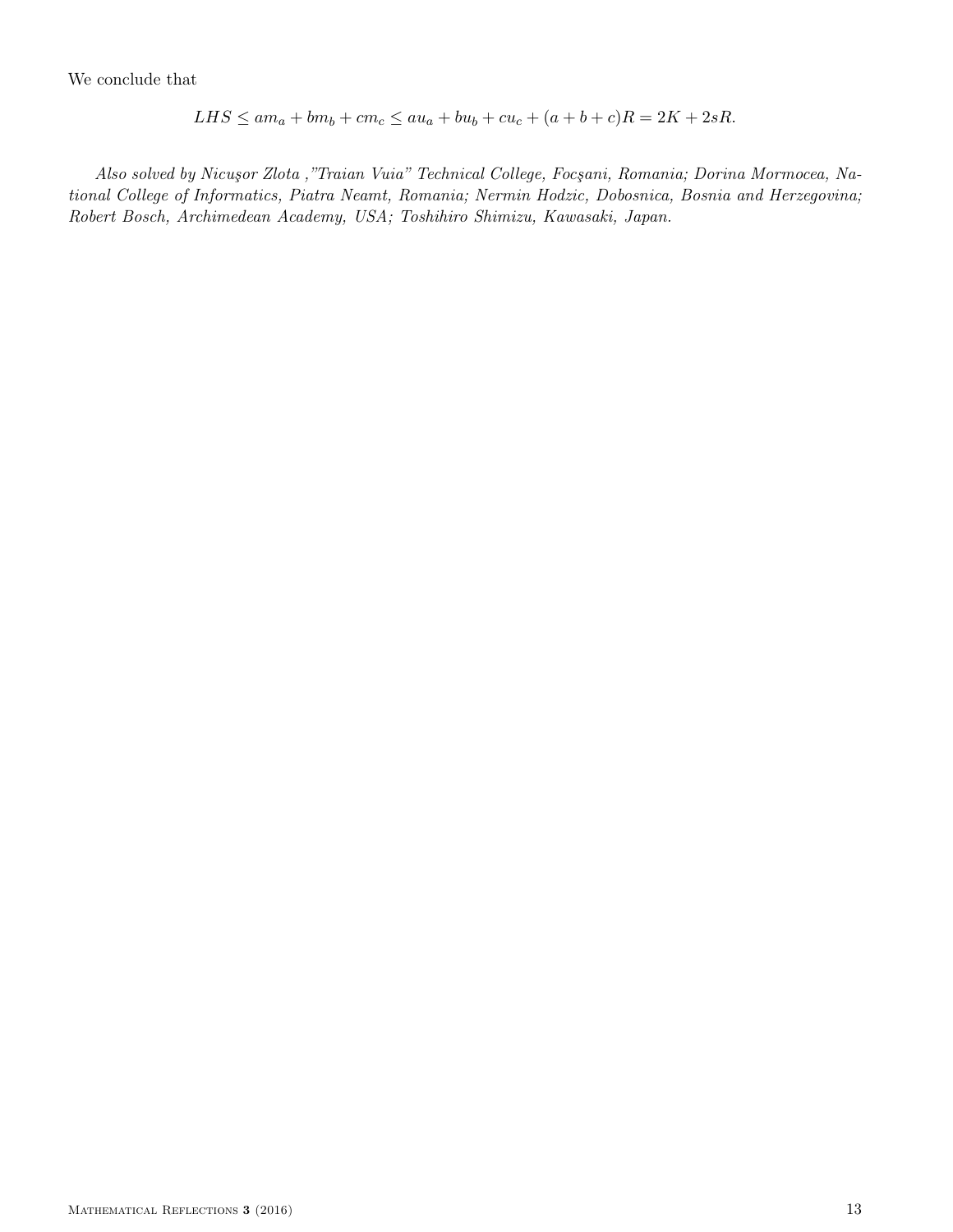## Undergraduate problems

U373. Prove the following inequality holds for all positive integers  $n \geq 2$ ,

$$
\left(1 + \frac{1}{1+2}\right)\left(1 + \frac{1}{1+2+3}\right)\cdots\left(1 + \frac{1}{1+2+\cdots+n}\right) < 3.
$$

Proposed by Nguyen Viet Hung, Hanoi University of Science, Vietnam

Solution by Albert Stadler, Herrliberg, Switzerland

$$
\prod_{j=2}^{n} \left( 1 + \frac{1}{1+2+\dots+j} \right) = \prod_{j=2}^{n} \left( 1 + \frac{2}{j(j+1)} \right) = \exp\left( \sum_{j=2}^{n} \log\left( 1 + \frac{2}{j(j+1)} \right) \right) \le \exp\left( 2 \sum_{j=2}^{n} \frac{1}{j(j+1)} \right) = \exp\left( 2 \sum_{j=2}^{n} \left( \frac{1}{j} - \frac{1}{j+1} \right) \right) = \exp\left( 1 - \frac{2}{n+1} \right) \le e < 3.
$$

Also solved by Daniel Lasaosa, Pamplona, Spain; Sutanay Bhattacharya, Bishnupur High School, India; Vincelot Ravoson, Lycée Henri IV, Paris, France; Rithvik Pasumarty, Wayzata High School, Plymouth, MN, USA; Ji Eun Kim, Tabor Academy, MA, USA; Byeong Yeon Ryu, Hotchkiss School, Lakeville, CT, USA; Li Zhou, Polk State College, USA; Arpon Basu, AECS-4, Mumbai, India; Adnan Ali, A.E.C.S-4, Mumbai, India; Ángel Plaza, University of Las Palmas de Gran Canaria, Spain; Joel Schlosberg, Bayside, NY, USA; Moubinool Omarjee, Lycée Henri IV, Paris, France; Michel Faleiros Martins, Petrobras University, Brazil; Robert Bosch, Archimedean Academy, USA; Shohruh Ibragimov, National University of Uzbekistan, Tashkent, Uzbekistan; Alessandro Ventullo, Milan, Italy; Zafar Ahmed, BARC, Mumbai, India and Timilan Mandal, SVNIT, Surat, India; Nermin Hodžić, Dobošnica, Bosnia and Herzegovina; Toshihiro Shimizu, Kawasaki, Japan.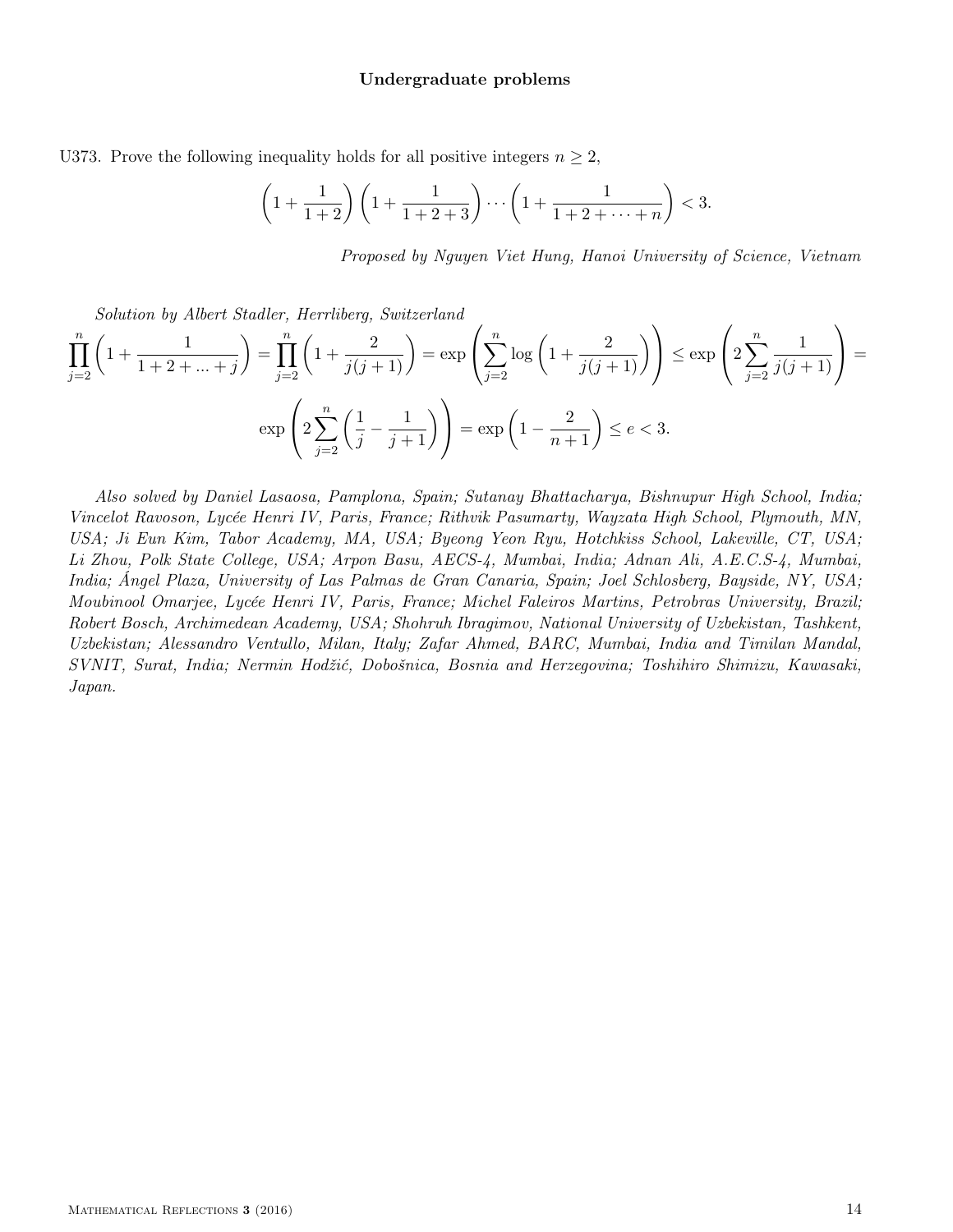U374. Let p and q be complex numbers such that two of the zeros  $a, b, c$  of the polynomial  $x^3 + 3px^2 + 3qx +$  $3pq = 0$  are equal. Evaluate  $a^2b + b^2c + c^2a$ .

Proposed by Titu Andreescu, University of Texas at Dallas, USA

Solution by Alessandro Ventullo, Milan, Italy Assume WLOG that  $a = b$ . Then,  $a^2b + b^2c + c^2a = b^3 + b^2c + bc^2$ . By Viète's Formulas, we have

$$
abc = -3pq
$$
  
\n
$$
ab + bc + ca = 3q
$$
  
\n
$$
a + b + c = -3p.
$$

Since  $a = b$ , we have

$$
b2c = -3pq
$$
  

$$
b2 + 2bc = 3q
$$
  

$$
2b + c = -3p.
$$

Multiplying side by side the last two equations, we get

$$
(b^2 + 2bc)(2b + c) = -9pq.
$$

Since  $-9pq = 3(-3pq) = 3b^2c$ , we get

$$
(b^2 + 2bc)(2b + c) = 3b^2c,
$$

i.e.

$$
b^3 + b^2c + bc^2 = 0.
$$

It follows that  $a^2b + b^2c + c^2a = 0$ .

Also solved by Daniel Lasaosa, Pamplona, Spain; Rithvik Pasumarty, Wayzata High School, Plymouth, MN, USA; Ji Eun Kim, Tabor Academy, MA, USA; Li Zhou, Polk State College, USA; Arpon Basu, AECS-4, Mumbai, India; Adnan Ali, A.E.C.S-4, Mumbai, India; Ángel Plaza, University of Las Palmas de Gran Canaria, Spain; Corneliu Mănescu-Avram, Transportation High School, Ploieşti, Romania; Catalin Prajitura, College at Brockport, SUNY, NY, USA; Joel Schlosberg, Bayside, NY, USA; Michel Faleiros Martins, Petrobras University, Brazil; Nermin Hodžić, Dobošnica, Bosnia and Herzegovina; Evgenidis Nikolaos, M.N.Raptou High School, Larissa, Greece; Robert Bosch, Archimedean Academy, USA; Shohruh Ibragimov, National University of Uzbekistan, Tashkent, Uzbekistan; Albert Stadler, Herrliberg, Switzerland; Toshihiro Shimizu, Kawasaki, Japan.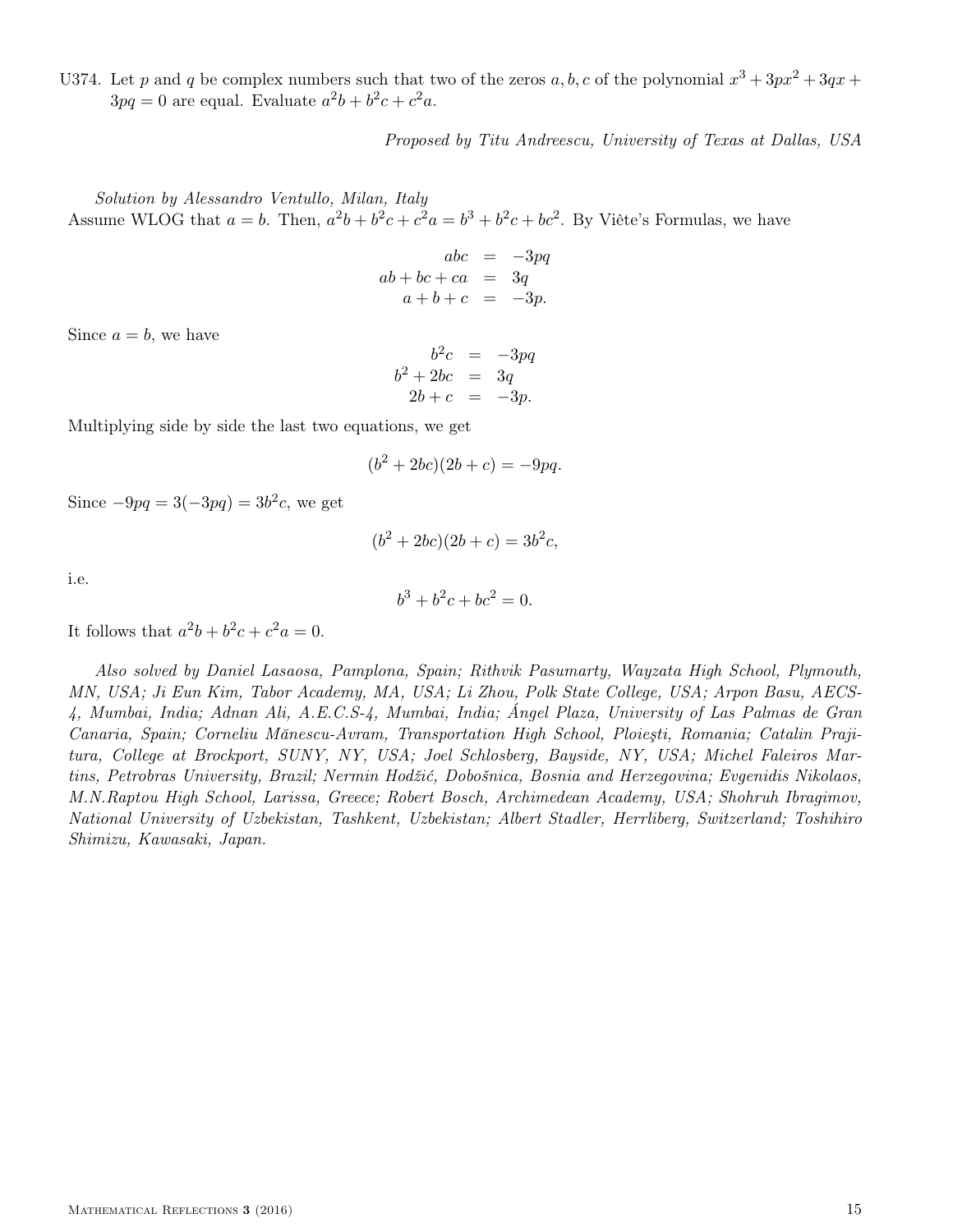U375. Let

$$
a_n = \sum_{k=1}^n \sqrt[k]{\frac{(k^2+1)^2}{k^4+k^2+1}}, \qquad n = 1, 2, 3, \dots
$$

Determine  $\lfloor a_n \rfloor$  and evaluate  $\lim_{n \to \infty} \frac{a_n}{n}$ .

Proposed by Nguyen Viet Hung, Hanoi University of Science, Vietnam

Solution by Albert Stadler, Herrliberg, Switzerland We note that

$$
1 \le \sqrt[k]{\frac{(k^2+1)^2}{k^4+k^2+1}} = \sqrt[k]{1+\frac{k^2}{k^4+k^2+1}} \le 1+\frac{k}{k^4+k^2+1} = 1+\frac{1}{2(k^2-k+1)}-\frac{1}{2(k^2+k+1)} =
$$

$$
= 1+\frac{1}{2((k-1)^2+(k-1)+1)}-\frac{1}{2(k^2+k+1)}.
$$
  
refore,

The

$$
n \le \sum_{k=1}^n \sqrt[k]{\frac{(k^2+1)^2}{k^4+k^2+1}} \le n + \frac{1}{2} - \frac{1}{2(n^2+n+1)},
$$

and thus,

$$
\lfloor a_n \rfloor = n, \lim_{n \to \infty} \frac{a_n}{n}.
$$

Also solved by Daniel Lasaosa, Pamplona, Spain; Rithvik Pasumarty, Wayzata High School, Plymouth, MN, USA; Li Zhou, Polk State College, USA; Adnan Ali, A.E.C.S-4, Mumbai, India; Ángel Plaza, University of Las Palmas de Gran Canaria, Spain; Juan Manuel Sánchez Gallego, University of Antioquia, Medellín, Colombia; Arkady Alt, San Jose, CA, USA; Arpon Basu, AECS-4, Mumbai, India; Henry Ricardo, New York Math Circle; Joel Schlosberg, Bayside, NY, USA; Moubinool Omarjee, Lycée Henri IV, Paris, France; Michel Faleiros Martins, Petrobras University, Brazil; Nermin Hodžić, Dobošnica, Bosnia and Herzegovina; Nicusor Zlota 'Traian Vuia Technical College, Focsani, Romania; Robert Bosch, Archimedean Academy, USA; Shohruh Ibragimov, National University of Uzbekistan, Tashkent, Uzbekistan; Toshihiro Shimizu, Kawasaki, Japan.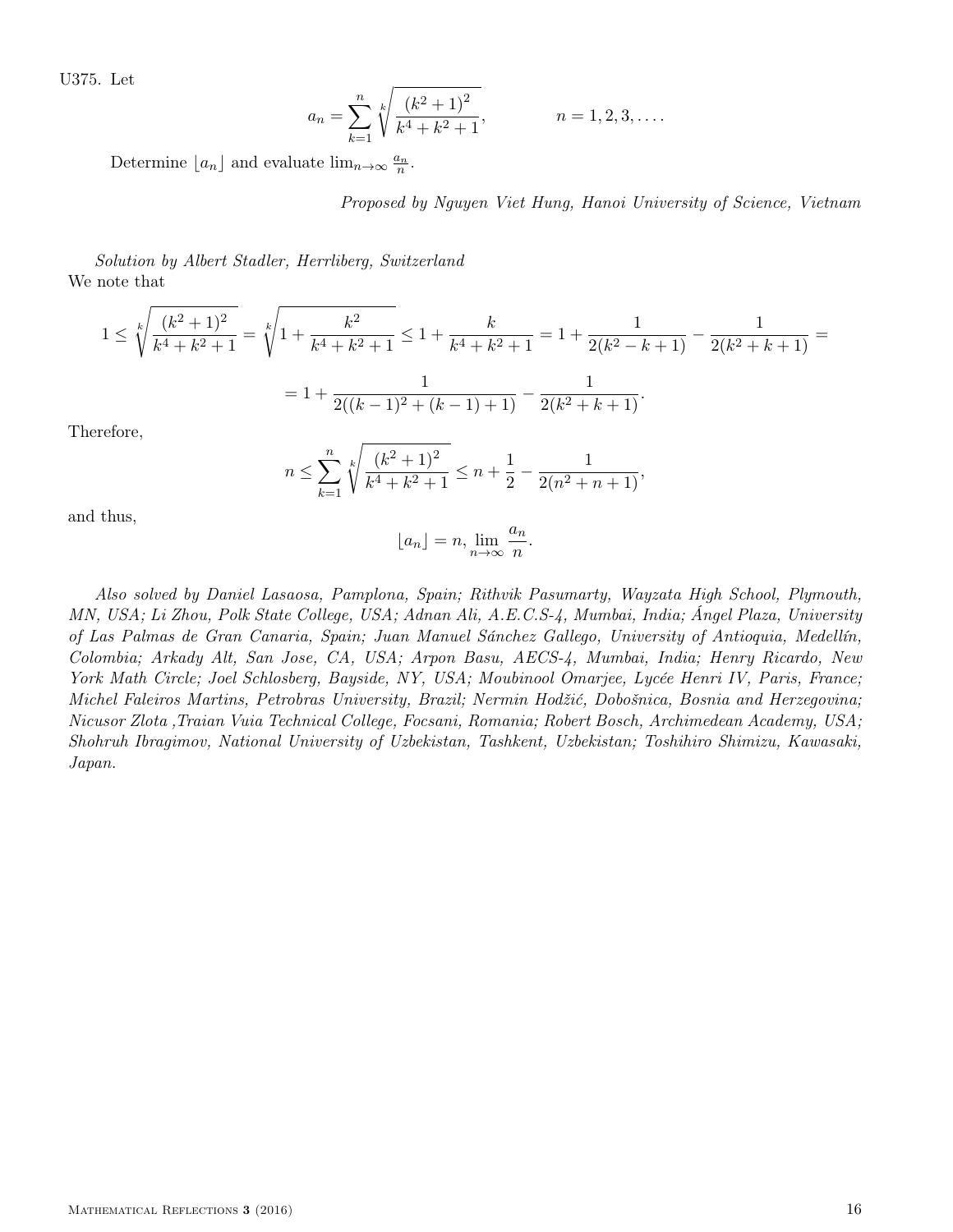U376. Evaluate

$$
\lim_{n \to \infty} \left( 1 + \sin \frac{1}{n+1} \right) \left( 1 + \sin \frac{1}{n+2} \right) \cdots \left( 1 + \sin \frac{1}{n+n} \right).
$$

Proposed by Marius Cavachi, Constanţa, România

Solution by Henry Ricardo, New York Math Circle

Letting  $P(n)$  denote the given product, we have, since  $\ln(1+x) = x + O(x^2)$  for x close to 0 and  $\sin(1/(n+x))$  $k) = O(1/n),$ 

$$
\ln P(n) = \sum_{k=1}^{n} \ln \left( 1 + \sin \frac{1}{n+k} \right) = \sum_{k=1}^{n} \left( \sin \frac{1}{n+k} + O\left(\sin^2 \frac{1}{n+k}\right) \right)
$$

$$
= \sum_{k=1}^{n} \left( \sin \frac{1}{n+k} + O\left(\frac{1}{n^2}\right) \right)
$$

$$
= \sum_{k=1}^{n} \sin \frac{1}{n+k} + O\left(\frac{1}{n}\right). \qquad (*)
$$

Since  $\sin x = x + O(x^3)$  for small values of x, we see that

$$
\sum_{k=1}^{n} \sin \frac{1}{n+k} = \sum_{k=1}^{n} \frac{1}{n+k} + \sum_{k=1}^{n} O\left(\frac{1}{n^3}\right) = \sum_{k=1}^{n} \frac{1}{n+k} + O\left(\frac{1}{n^2}\right).
$$

Using the well-known result  $\lim_{n\to\infty}\sum_{k=1}^n 1/(n+k) = \ln 2$ , we have

$$
\lim_{n \to \infty} \sum_{k=1}^{n} \sin \frac{1}{n+k} = \ln 2.
$$

Finally, equation (∗) yields

$$
\ln(\lim_{n \to \infty} P(n)) = \lim_{n \to \infty} (\ln P(n)) = \lim_{n \to \infty} \sum_{k=1}^{n} \sin \frac{1}{n+k} + \lim_{n \to \infty} O\left(\frac{1}{n}\right) = \ln 2,
$$

so  $\lim_{n\to\infty} P(n) = 2$ .

Also solved by Albert Stadler, Herrliberg, Switzerland; Daniel Lasaosa, Pamplona, Spain; Rithvik Pasumarty, Wayzata High School, Plymouth, MN, USA; Stanescu Florin, Serban Cioculescu School, Gaesti, Romania; Li Zhou, Polk State College, USA; Zafar Ahmed, BARC, Mumbai, India and Timilan Mandal, SVNIT, Surat, India; Adnan Ali, A.E.C.S-4, Mumbai, India; Ángel Plaza, University of Las Palmas de Gran Canaria, Spain; Arkady Alt, San Jose, CA, USA; Juan Felipe Buitrago Velez, University of Antioquia, Colombia; Moubinool Omarjee, Lycée Henri IV, Paris; Michel Faleiros Martins, Petrobras University, Brazil; Nermin Hodžić, Dobošnica, Bosnia and Herzegovina; Shohruh Ibragimov, National University of Uzbekistan, Tashkent, Uzbekistan; Toshihiro Shimizu, Kawasaki, Japan.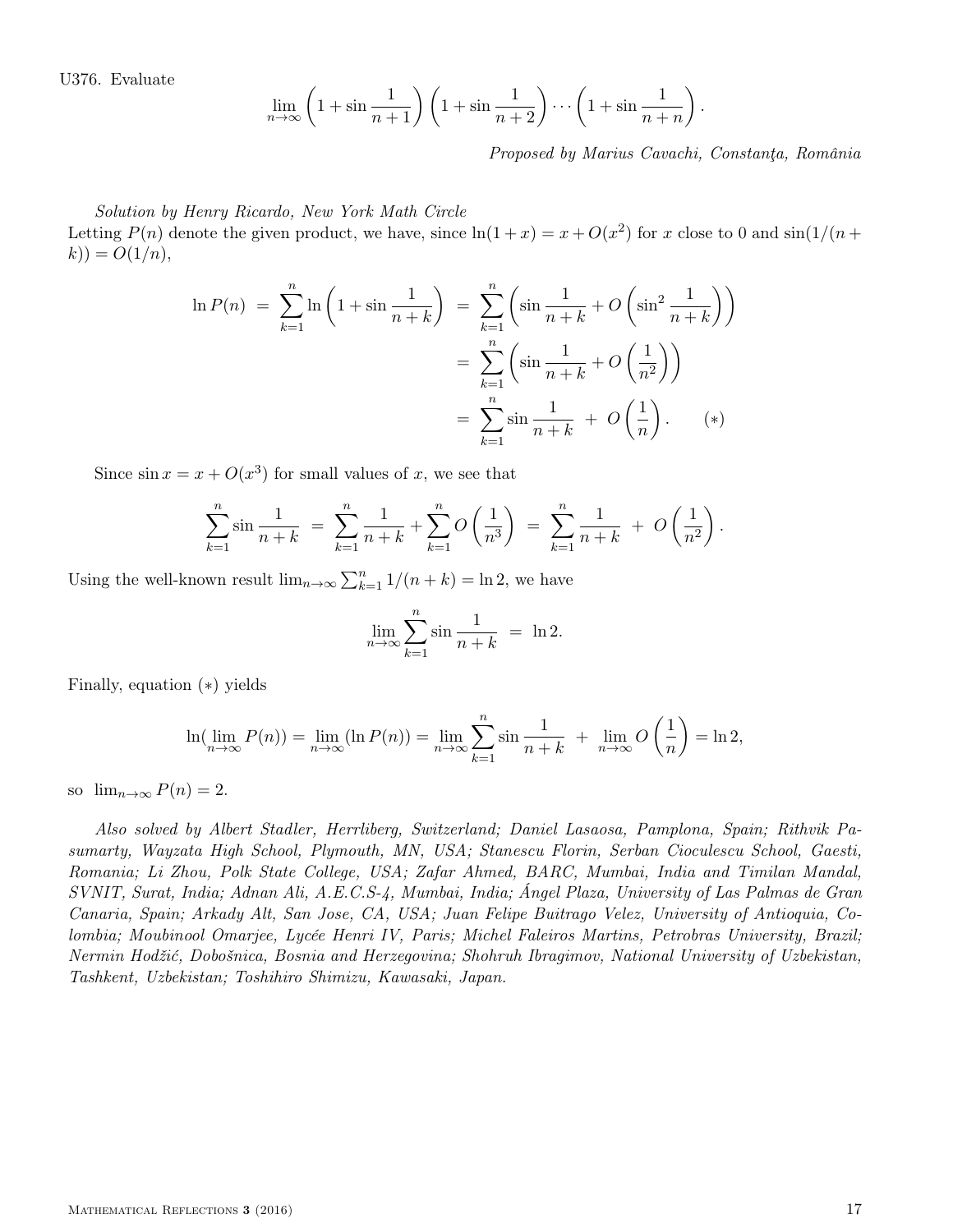U377. Let  $m$  and  $n$  be positive integers and let

$$
f_k(x) = \underbrace{\sin(\sin(\dots(\sin x)\dots))}_{k \text{ times}}.
$$

Evaluate

$$
\lim_{x \to 0} \frac{f_m(x)}{f_n(x)}.
$$

Proposed by Nguyen Viet Hung, Hanoi University of Science, Vietnam

Solution by Daniel Lasaosa, Pamplona, Spain

It is well known (or it can be easily proved by considering the Taylor expansion of  $\sin x$  at  $x = 0$ ) that  $\lim_{x\to 0} \frac{\sin x}{x} = 1$ , and consequently  $\lim_{x\to 0} \frac{x}{\sin x} = 1$ . We may generalize this result into the following

*Claim:* For every positive integer  $k$ , we have

$$
\lim_{x \to 0} \frac{f_k(x)}{x} = \lim_{x \to 0} \frac{x}{f_k(x)} = 1.
$$

*Proof:* The initial result is clearly the Claim for  $k = 1$ . If the Claim is true for  $k - 1$ , denote  $y = f_{k-1}(x)$ , or clearly  $\lim_{x\to 0} y = 0$ , and  $f_k(x) = \sin(f_{k-1}(x))$ , or

$$
\frac{f_k(x)}{x} = \frac{\sin y}{y} \cdot \frac{f_{k-1}(x)}{x},
$$

where the limit of both factors is 1 when  $x \to 0$  by hypothesis of induction, and hence the limit of their product, and the limit of the inverse of their product, is also 1. The Claim follows.

If  $n = m$ , the expression whose limit is asked is clearly 1, and so is trivially its limit. Otherwise, if  $m > n$ , define  $y = f_n(x)$  and  $k = m - n$ , or  $f_m(x) = f_k(y)$ , and

$$
\lim_{x \to 0} \frac{f_m(x)}{f_n(x)} = \lim_{y \to 0} \frac{f_k(y)}{y} = 1,
$$

and similarly when  $m < n$  defining  $y = f_m(x)$  and  $k = n - m$ . It follows that

$$
\lim_{x \to 0} \frac{f_m(x)}{f_n(x)} = 1.
$$

Also solved by Bhattacharya, Bishnupur High School, India; Rithvik Pasumarty, Wayzata High School, Plymouth, MN, USA; Byeong Yeon Ryu, Hotchkiss School, Lakeville, CT, USA; Li Zhou, Polk State College, USA; Zafar Ahmed, BARC, Mumbai, India and Timilan Mandal, SVNIT, Surat, India; Juan Manuel Sánchez Gallego, University of Antioquia, Medellín, Colombia; Adam Krause, College at Brockport, SUNY, NY, USA; Adnan Ali, A.E.C.S-4, Mumbai, India; Ángel Plaza, University of Las Palmas de Gran Canaria, Spain; Arkady Alt, San Jose, CA, USA; Henry Ricardo, New York Math Circle; Joel Schlosberg, Bayside, NY, USA; Moubinool Omarjee, Lycée Henri IV, Paris, France; Nermin Hodžić, Dobošnica, Bosnia and Herzegovina; Robert Bosch, Archimedean Academy, USA; Shohruh Ibragimov, National University of Uzbekistan, Tashkent, Uzbekistan; Albert Stadler, Herrliberg, Switzerland; Toshihiro Shimizu, Kawasaki, Japan.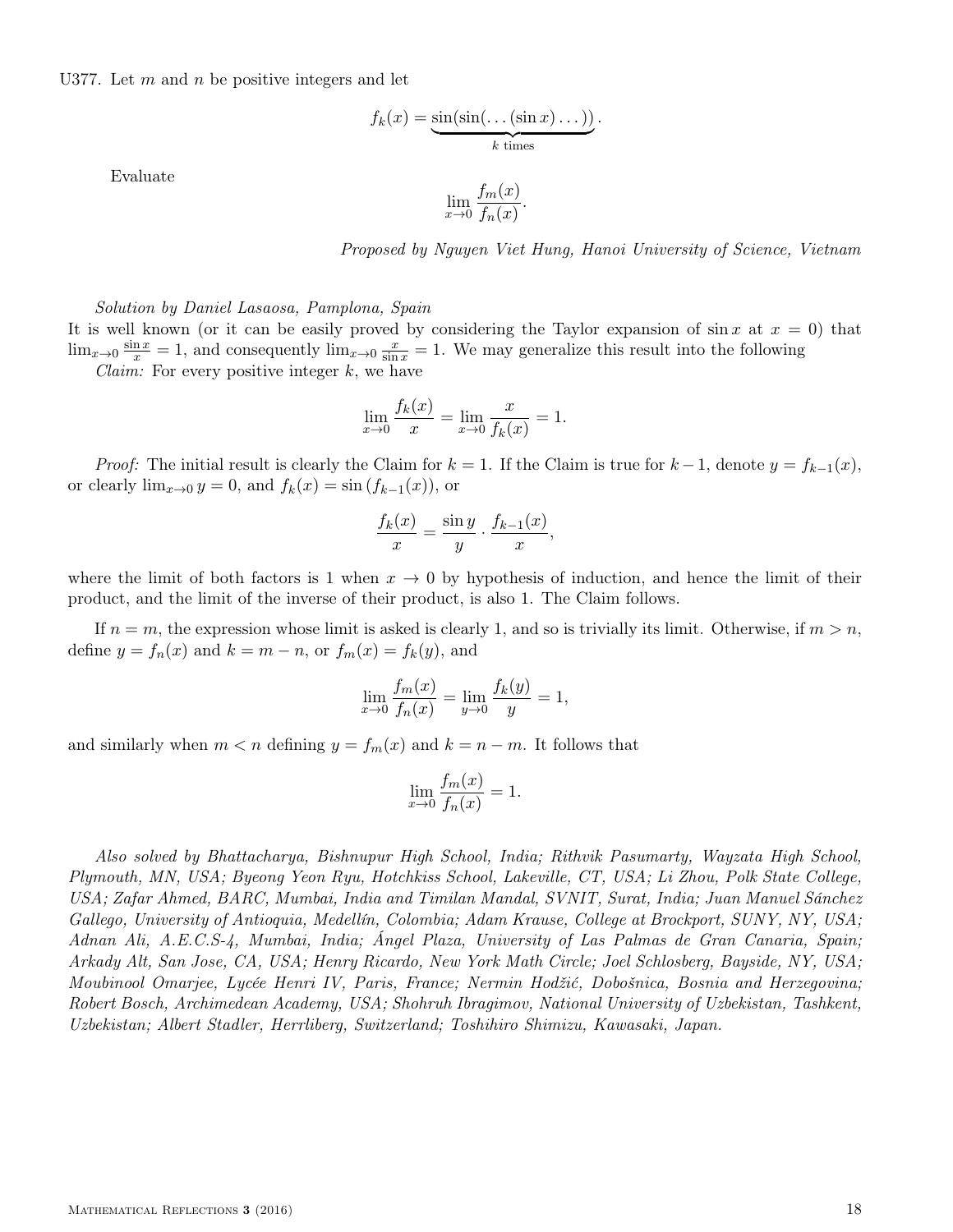U378. Let  $f : [0, 1] \to \mathbb{R}$  be a continuous function. Prove that

$$
\frac{(-1)^{n-1}}{(n-1)!} \int_0^1 f(x) \ln^{n-1} x dx = \int_0^1 \int_0^1 \ldots \int_0^1 f(x_1 x_2 \cdots x_n) dx_1 dx_2 \cdots dx_n.
$$

Proposed by Albert Stadler, Herrliberg, Switzerland

Solution by Li Zhou, Polk State College, USA

For  $n=1$ , both sides become  $\int_0^1 f(x)dx$ . As an induction hypothesis, assume that the claim is true for some  $n \geq 1$ . Then integrating by parts we get

$$
\frac{(-1)^n}{n!} \int_0^1 f(x) \ln^n x dx = I(1) - \lim_{x \to 0^+} I(x) + J,
$$

where

$$
I(x) = \frac{(-1)^n}{n!} \ln^n x \int_0^x f(t)dt, \quad J = \frac{(-1)^{n-1}}{(n-1)!} \int_0^1 \frac{\ln^{n-1} x}{x} \int_0^x f(t)dt dx.
$$

Now  $I(1) = 0$ , and by L'Hôpital's rule,

$$
\lim_{x \to 0^{+}} I(x) = \frac{(-1)^{n-1}}{n!} \lim_{x \to 0^{+}} \frac{xf(x) \ln^{n+1} x}{n} = \frac{(-1)^{n-2} (n+1) f(0)}{n} \lim_{x \to 0^{+}} \frac{x \ln^{n} x}{n!}
$$

$$
= \frac{(-1)^{n-3} (n+1) f(0)}{n} \lim_{x \to 0^{+}} \frac{x \ln^{n-1} x}{(n-1)!} = \cdots
$$

$$
= \frac{-(n+1) f(0)}{n} \lim_{x \to 0^{+}} x \ln x = \frac{(n+1) f(0)}{n} \lim_{x \to 0^{+}} x = 0.
$$

Finally, using the substitution  $t = xy$  and applying the induction hypothesis to  $g(x) = f(yx)$ , we get

$$
J = \int_0^1 \frac{(-1)^{n-1}}{(n-1)!} \int_0^1 f(yx) \ln^{n-1} x dx dy = \int_0^1 \int_0^1 \cdots \int_0^1 f(yx_1 \cdots x_n) dx_1 \cdots dx_n dy,
$$

completing the induction.

Also solved by Daniel Lasaosa, Pamplona, Spain; Adnan Ali, A.E.C.S-4, Mumbai, India; Juan Manuel Sánchez Gallego, University of Antioquia, Medellín, Colombia; Moubinool Omarjee, Lycée Henri IV, Paris, France; Michel Faleiros Martins, Petrobras University, Brazil; Nermin Hodžić, Dobošnica, Bosnia and Herzegovina; Shohruh Ibragimov, National University of Uzbekistan, Tashkent, Uzbekistan; Toshihiro Shimizu, Kawasaki, Japan.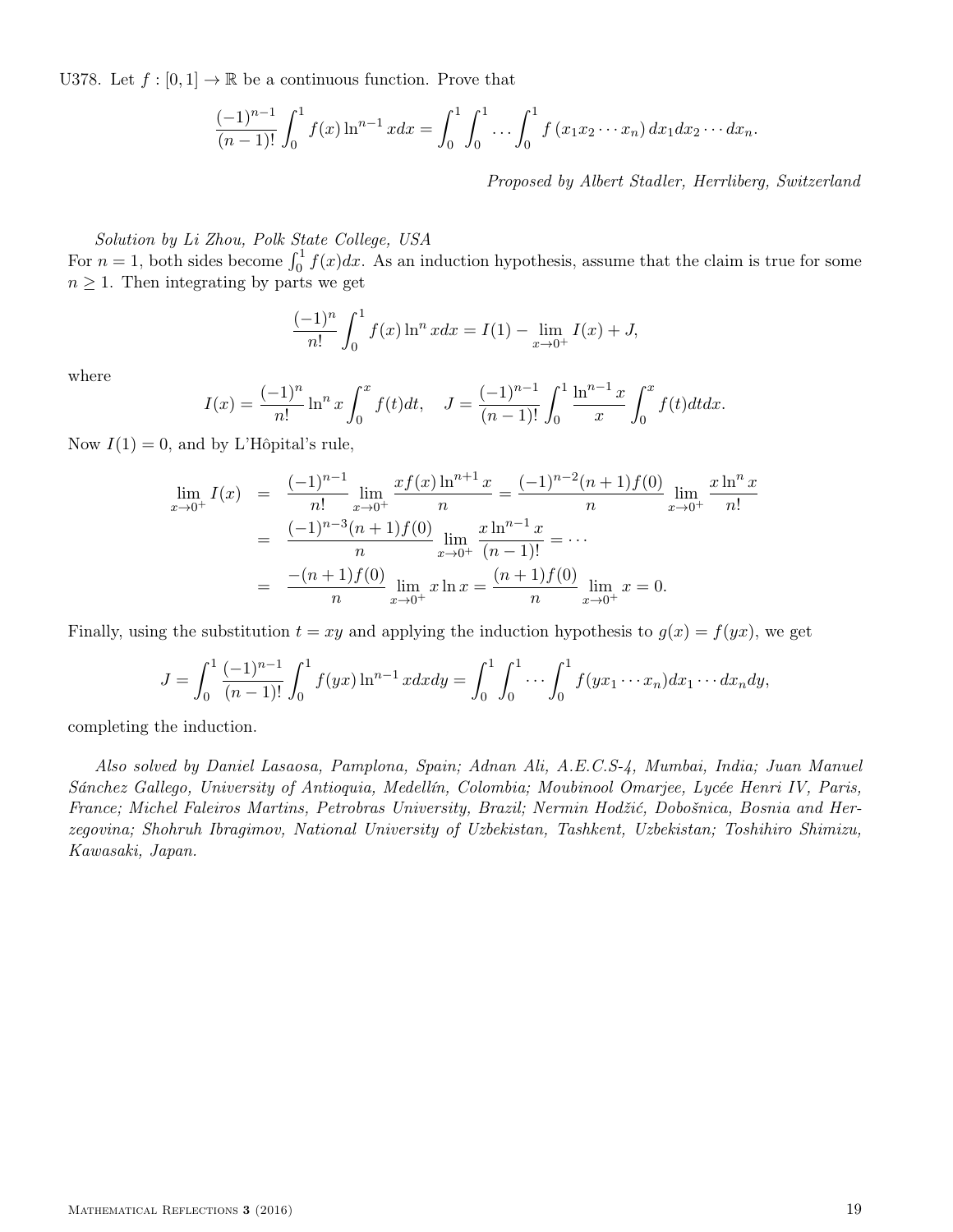## Olympiad problems

O373. Let  $n \geq 3$  be a natural number. On a  $n \times n$  table we perform the following operation: choose a  $(n-1) \times (n-1)$  square and add or subtract 1 to all its entries. At the beginning all the entries in the table are 0. Is it possible after a finite number of operations to obtain all the numbers from 1 to  $n^2$  in the table?

### Proposed by Alessandro Ventullo, Milan, Italy

## Solution by Li Zhou, Polk State College, USA

It is possible if and only if  $n = 6$ . Let a, b, c, and d be the numbers of times when the  $(n-1) \times (n-1)$  squares on the upper-left (UL), upper-right (UR), lower-left (LL), and lower-right (LR) are chosen, respectively. Then in modulo 2, the result will be:  $a, b, c, d$  appear in 1 cell each;  $a + b, b + d, d + c, c + a$  appear in  $n - 2$  cells each; and  $a+b+c+d$  appears in  $(n-2)^2$  cells. Note that the set  $\{1,2,\ldots,n^2\}$  has  $\lceil n^2/2 \rceil$  odd entries and  $|n^2/2|$  even entries.

If  $a \equiv b \equiv c \equiv d \equiv 0,1 \pmod{2}$ , then we have at least  $4(n-2) + (n-2)^2$  even cells and at most 4 odd cells, and  $4-4(n-2)-(n-2)^2=8-n^2<0$ .

If  $a \equiv b \equiv c \equiv 0$  and  $d \equiv 1 \pmod{2}$ , then we have  $2n - 1$  even cells and  $(n - 1)^2$  odd cells, and  $(n-1)^2 - (2n-1) \notin \{0,1\}.$ 

If  $a \equiv b \equiv c \equiv 1$  and  $d \equiv 0 \pmod{2}$ , then we have  $2n-3$  even cells and  $(n-1)^2+2$  odd cells, and  $(n-1)^2 + 2 - (2n-3) \notin \{0,1\}.$ 

If  $a \equiv b \equiv 1$  and  $c \equiv d \equiv 0 \pmod{2}$ , then there are  $(n-2)^2$  more even cells than odd cells.

If  $a \equiv d \equiv 1$  and  $b \equiv c \equiv 0 \pmod{2}$ , then there are  $(n-2)^2 + 2$  even cells and  $4(n-2) + 2$  odd cells, and  $4(n-2)+2-(n-2)^2-2=(n-2)(6-n) \in \{0,1\}$  if and only if  $n=6$ .

Finally, we can see that the result is achievable for  $n = 6$  by letting  $a = d = 35$ ,  $b = 2$ , and  $c = 4$ . Also, the  $b = 2$  times we choose UR, we use  $1 + 1 = 2$  for its upper-right corner cell and  $1 - 1 = 0$  for its other  $(n-1)^2-1$  cells; the  $c=4$  times we choose LL, we use 4 for its lower-left corner cell and  $2-2=0$  for its other  $(n-1)^2-1$  cells; and the  $d=35$  times we choose LR, we use  $18-17=1$  for its  $(n-2)^2$  upper-left cells. Note that for any odd integer k,  $1 \le k \le 35$ , the system  $x + y = 35$  and  $x - y = k$  always has integer solutions with  $0 \le y < x \le 35$ , from which it is obvious that we can obtain all numbers from 1 to 36 in the table.

Also solved by Daniel Lasaosa, Pamplona, Spain; Sutanay Bhattacharya, Bishnupur High School, India; Arpon Basu, AECS-4, Mumbai, India; Joel Schlosberg, Bayside, NY, USA; Nermin Hodžić, Dobošnica, Bosnia and Herzegovina; Toshihiro Shimizu, Kawasaki, Japan.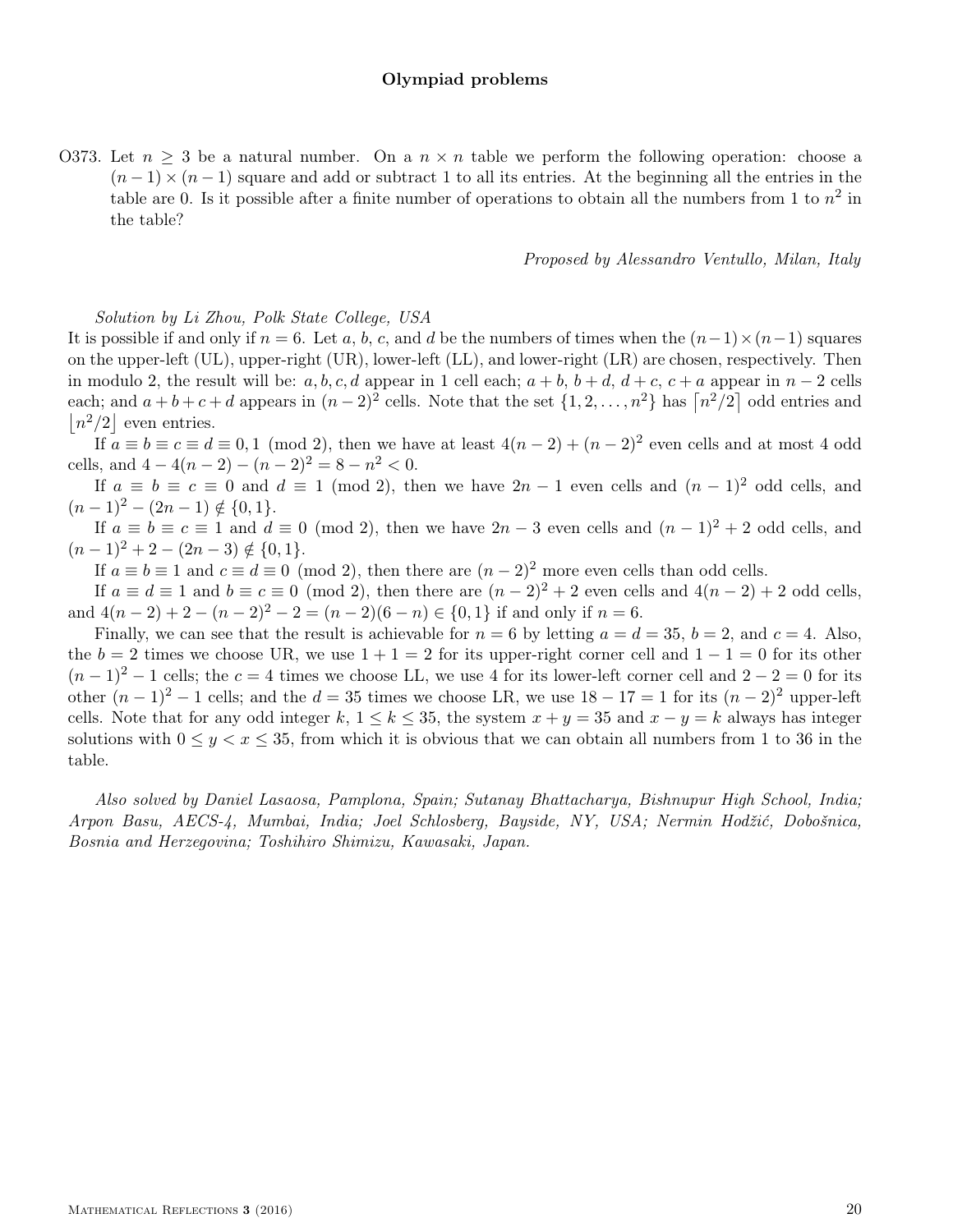O374. Prove that in any triangle,

$$
\max(|A - B|, |B - C|, |C - A|) \le \arccos\left(\frac{4r}{R} - 1\right).
$$

Proposed by Titu Andreescu, University of Texas at Dallas, USA

Solution by Robert Bosch, Archimedean Academy, USA We can suppose without loss of generality that  $A \leq B \leq C$ . Hence

$$
\max\{|A - B|, |B - C|, |C - A|\} = C - A.
$$

So we need to prove the following inequality

$$
C - A \le \arccos\left(\frac{4r}{R} - 1\right),\,
$$

or equivalently

$$
\cos(C - A) \ge \frac{4r}{R} - 1 = 4(\cos A + \cos B + \cos C) - 5.
$$

Note that

$$
\cos B = \cos(180^\circ - (A + C)) = -\cos(A + C) = 2\cos^2\left(\frac{A + C}{2}\right) - 1,
$$
  

$$
\cos A + \cos C = 2\cos\left(\frac{A + C}{2}\right)\cos\left(\frac{C - A}{2}\right),
$$
  

$$
\cos(C - A) = 2\cos^2\left(\frac{C - A}{2}\right) - 1.
$$

Finally the inequality to be proved becomes

$$
\left[\cos\left(\frac{C-A}{2}\right) - 2\cos\left(\frac{A+C}{2}\right)\right]^2 \ge 0.
$$

Also solved by Daniel Lasaosa, Pamplona, Spain; Adnan Ali, A.E.C.S-4, Mumbai, India; Arkady Alt, San Jose, CA, USA; Michel Faleiros Martins, Petrobras University, Brazil; Nermin Hodžić, Dobošnica, Bosnia and Herzegovina; Li Zhou, Polk State College, USA; Toshihiro Shimizu, Kawasaki, Japan.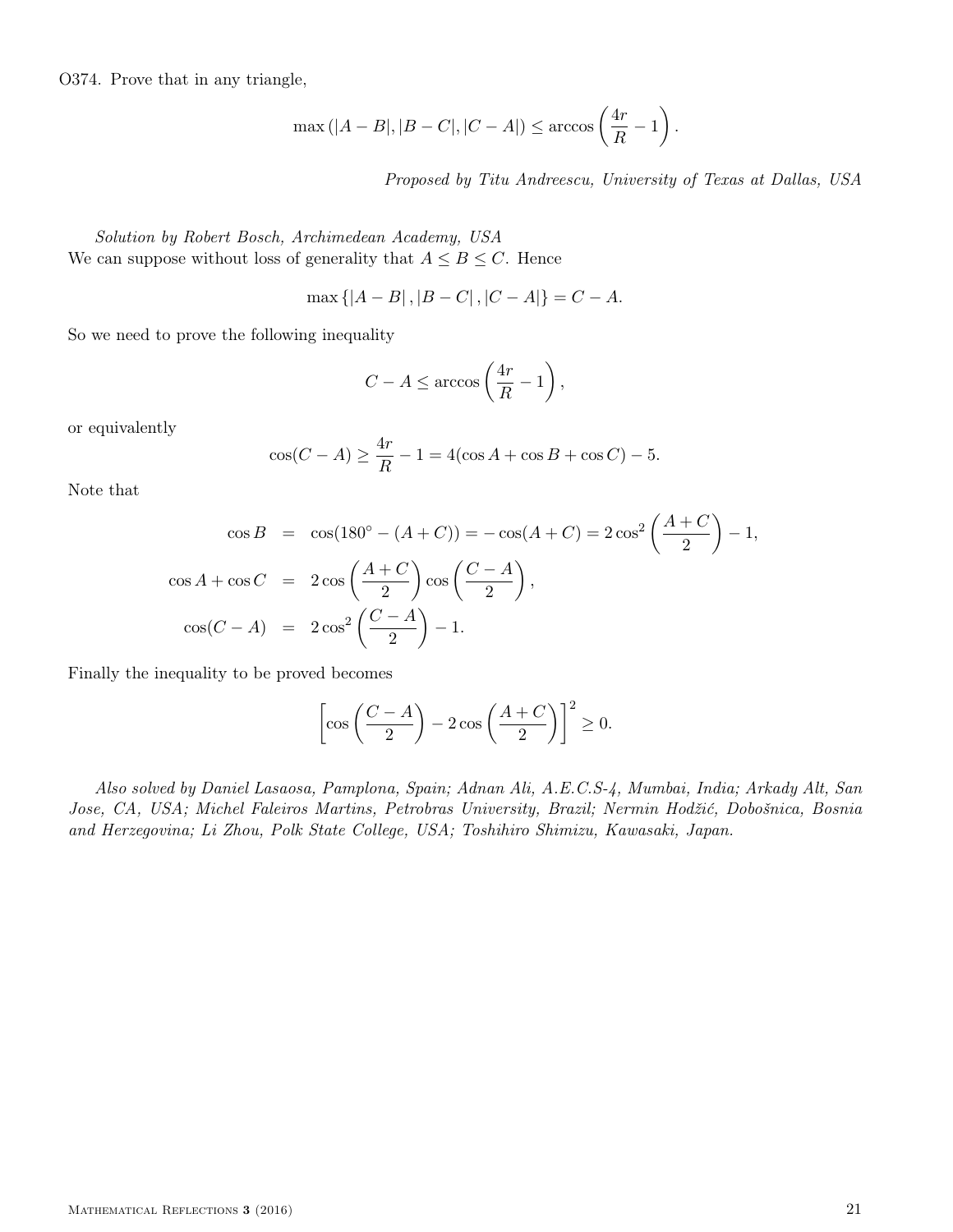O375. Let  $a, b, c, d, e, f$  be real numbers such that  $ad - bc = 1$  and  $e, f \geq \frac{1}{2}$  $\frac{1}{2}$ . Prove that

$$
\sqrt{e^2(a^2+b^2+c^2+d^2)+e(ac+bd)} + \sqrt{f^2(a^2+b^2+c^2+d^2)-f(ac+bd)} \ge (e+f)\sqrt{2}
$$

Proposed by Marius Stănean, Zalău, România

Solution by Michel Faleiros Martins, Petrobras University, Brazil Using substitution

$$
w = a + bi
$$
 and  $z = d + ci$ 

then

.

$$
wz = (ad - bc) + (ac + bd)i = \rho(\cos\theta + i\sin\theta).
$$

But

$$
ad - bc = 1 \Rightarrow \theta \in \left(-\frac{\pi}{2}, \frac{\pi}{2}\right), \quad 1 = \rho \cos \theta \Rightarrow \rho = \frac{1}{\cos \theta}, \quad ac + bd = \frac{\sin \theta}{\cos \theta}.
$$

By the AM-GM inequality

$$
a^{2} + b^{2} + c^{2} + d^{2} \ge 2\sqrt{(a^{2} + b^{2})(c^{2} + d^{2})} = 2\sqrt{(ad - bc)^{2} + (ac + bd)^{2}} = 2\rho = \frac{2}{\cos\theta}.
$$

It is sufficient to prove that

$$
\sqrt{\frac{2e^2 + e\sin\theta}{\cos\theta}} + \sqrt{\frac{2f^2 - f\sin\theta}{\cos\theta}} - \sqrt{2}(e+f) \ge 0
$$

or

$$
\sqrt{2e^2 + e\sin\theta} + \sqrt{2f^2 - f\sin\theta} - \sqrt{2\cos\theta}(e+f) \ge 0 \quad (*)
$$

Let

$$
\Omega_{\theta}(x) = \sqrt{2x^2 + x\sin\theta} - \sqrt{2\cos\theta} x.
$$

$$
\Omega_{\theta}'(x) = \frac{4x + \sin \theta}{2\sqrt{2x^2 + x \sin \theta}} - \sqrt{2\cos \theta}
$$

For  $x \geq \frac{1}{2}$  $\frac{1}{2}(x = e \text{ or } x = f), x \ge \frac{\sin \theta}{4}$  $rac{\text{ln }\theta}{4}$  and  $x \geq -\frac{\sin \theta}{4}$ .

$$
\Omega_{\theta}'(x) \ge 0 \Leftrightarrow (4x + \sin \theta)^2 \ge 8 \cos \theta (2x^2 + x \sin \theta)
$$

$$
\Leftrightarrow (1 - \cos \theta)(16x^2 + 8x \sin \theta + 1 + \cos \theta) \ge 0
$$

$$
\Leftrightarrow (4x + \sin \theta)^2 + \cos \theta (1 + \cos \theta) \ge 0.
$$

The last inequality is true for any  $\theta \in \left(-\frac{\pi}{2}\right)$  $\frac{\pi}{2}$ ,  $\frac{\pi}{2}$  $\frac{\pi}{2}$ ). So  $\Omega_{\theta}(x)$  is a increasing function and the same occurs for  $\Omega_{-\theta}(x)$ . Thus

$$
LHS_{\star} = \Omega_{\theta}(e) + \Omega_{-\theta}(f) \ge \Omega_{\theta}\left(\frac{1}{2}\right) + \Omega_{-\theta}\left(\frac{1}{2}\right) = \sqrt{2}\left(\sqrt{1 + \sin \theta} + \sqrt{1 - \sin \theta} - 2\sqrt{\cos \theta}\right)
$$
  

$$
\ge \sqrt{2}\left(2\sqrt{\sqrt{1 - \sin^{2} \theta}} - 2\sqrt{\cos \theta}\right) = 0
$$
  

$$
\therefore \Omega_{\theta}(e) + \Omega_{-\theta}(f) \ge 0.
$$

Also solved by Nermin Hodžić, Dobošnica, Bosnia and Herzegovina; Toshihiro Shimizu, Kawasaki, Japan.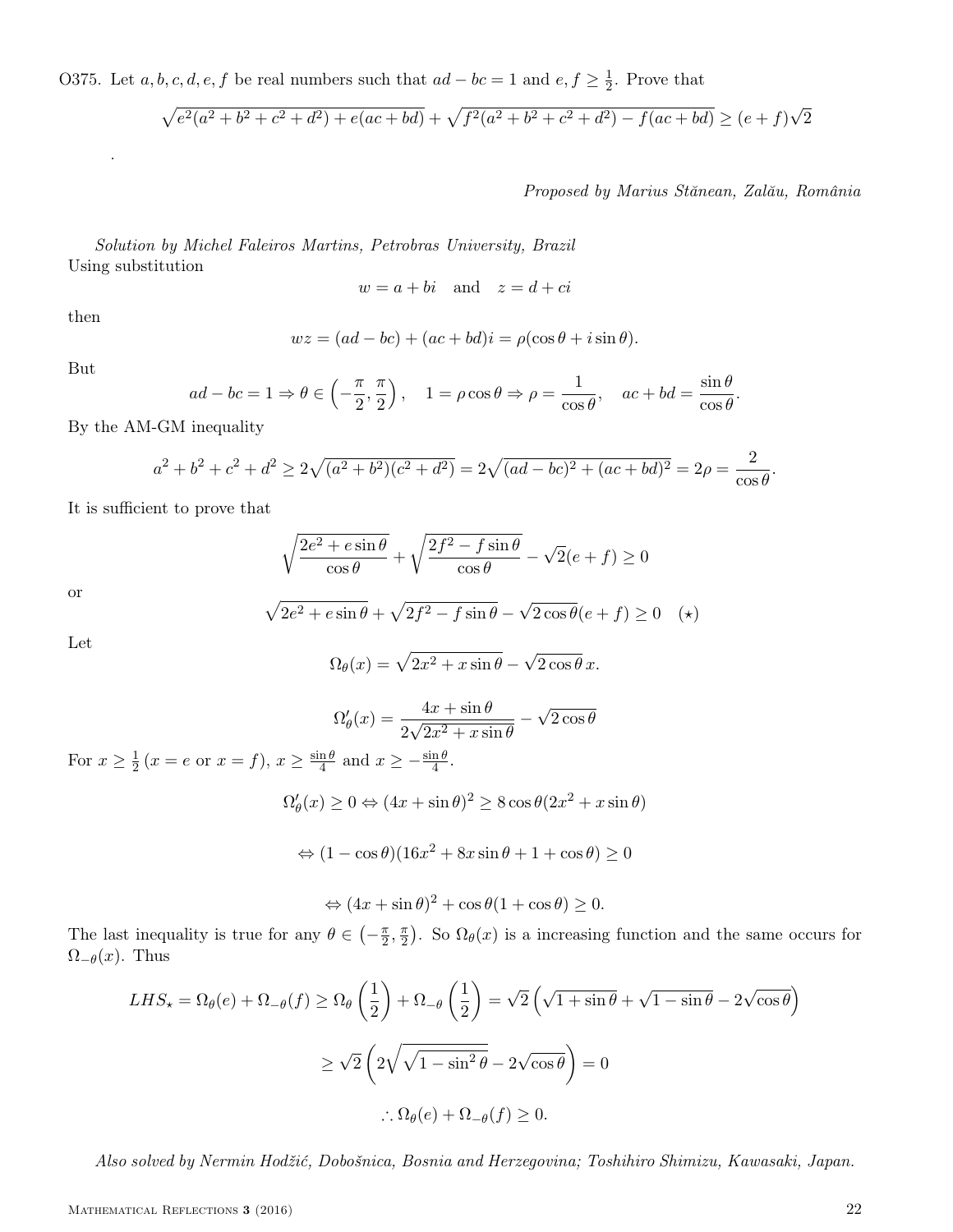O376. Let  $a_1, a_2, \ldots, a_{100}$  be a permutation of the numbers  $1, 2, \ldots, 100$ . Let  $S_1 = a_1, S_2 = a_1 + a_2, \ldots, S_{100} =$  $a_1 + a_2 + \cdots + a_{100}$ . Find the maximum possible number of perfect squares among the numbers  $S_1, S_2, \ldots, S_{100}.$ 

Proposed by Nairi Sedrakyan, Yerevan, Armenia

### Solution by Li Zhou, Polk State College, USA

We show that this maximum number is 60. First,  $1+2+\cdots+100 = 5050 < 72^2$ . Next, there are 71 changes of parity in the sequence  $(0^2, 1^2, 2^2, \ldots, 71^2)$ , and each change of parity requires adding at least one odd integer from the set  $\{1, 3, \ldots, 99\}$ . Note that removing one term from the sequence  $(1^2, 2^2, \ldots, 71^2)$  eliminates at most two changes of parity. Thus at least 11 terms need to be removed to eliminate  $71 - 50 = 21$  changes of parity. Hence, at most 60 squares are possible. Now for  $1 \le i \le 50$ , let  $a_i = 2i - 1$ , then  $S_i = i^2$ , achieving 50 squares. Also, let

$$
S_{53} = S_{50} + 100 + 98 + 6 = 522,\nS_{56} = S_{53} + 96 + 94 + 22 = 542,\nS_{59} = S_{56} + 92 + 90 + 38 = 562,\nS_{62} = S_{59} + 88 + 86 + 54 = 582,\nS_{65} = S_{62} + 84 + 82 + 70 = 602,\nS_{69} = S_{65} + 80 + 78 + 76 + 10 = 622,\nS_{74} = S_{69} + 74 + 72 + 68 + 36 + 2 = 642,\nS_{79} = S_{74} + 66 + 64 + 62 + 60 + 8 = 662,\nS_{85} = S_{79} + 58 + 56 + 52 + 50 + 48 + 4 = 682,\nS_{93} = S_{85} + 46 + 44 + 42 + 40 + 34 + 32 + 26 + 12 = 702,
$$

achieving 10 more squares.

Also solved by Daniel Lasaosa, Pamplona, Spain; Toshihiro Shimizu, Kawasaki, Japan.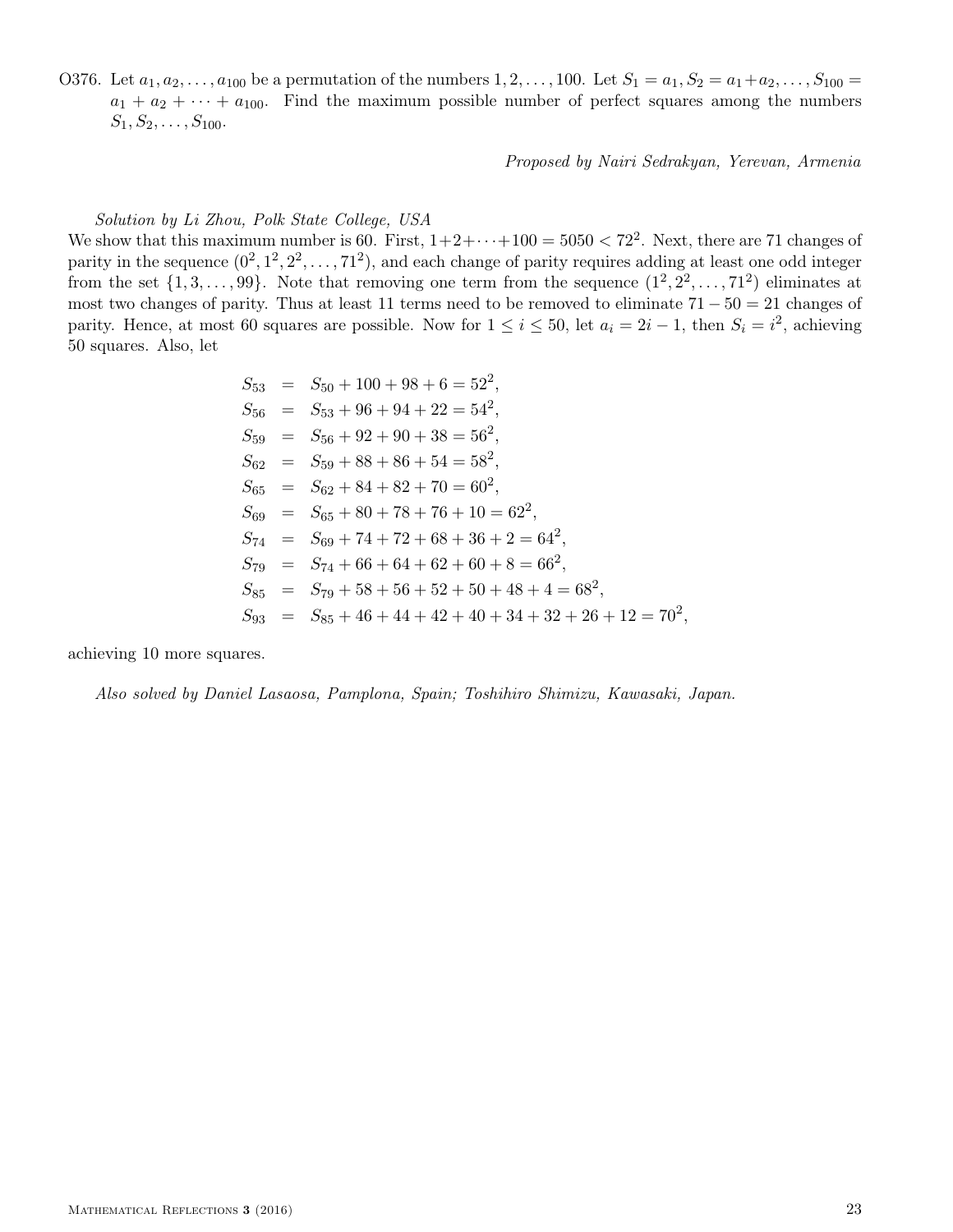O377. Let  $a_1, a_2, \ldots, a_n, b_1, b_2, \ldots, b_n$  be positive real numbers such that  $a_i b_i > 1$  for all  $i \in \{1, 2, \ldots, n\}$ . Denote

$$
a = \frac{a_1 + a_2 + \dots + a_n}{n} \qquad \text{and} \qquad b = \frac{b_1 + b_2 + \dots + b_n}{n}
$$

Prove that

$$
\frac{1}{\sqrt{a_1b_1-1}} + \frac{1}{\sqrt{a_2b_2-1}} + \dots + \frac{1}{\sqrt{a_nb_n-1}} \ge \frac{n}{\sqrt{ab-1}}.
$$

Proposed by Marius Stănean, Zalău, România

.

## Solution by Daniel Lasaosa, Pamplona, Spain

It is well known that Jensen's inequality applies in multi-variable functions, as long as the Hessian matrix of the function is either positive definite (in which case the inequality holds as for strictly convex single-variable functions) or negative definite (in which case the inequality holds as for strictly concave single-variable functions). Define  $f(x, y) = \frac{1}{\sqrt{x}}$  $\frac{1}{xy-1}$ , or the Hessian matrix is

$$
\begin{pmatrix}\n\frac{\partial^2 f}{\partial x^2} & \frac{\partial^2 f}{\partial x \partial y} \\
\frac{\partial^2 f}{\partial y \partial x} & \frac{\partial^2 f}{\partial y^2}\n\end{pmatrix} = \frac{1}{4(\sqrt{xy-1})^5} \begin{pmatrix}\n3y^2 & 3x - 2xy + 2 \\
3y - 2xy + 2 & 3y^2\n\end{pmatrix}.
$$

Now, since the prefactor is positive since  $xy > 1$ , the trace has the same sign as  $3x^2 + 3y^2$  and is therefore positive, and the determinant has the same sign as

$$
9x2y2 - (3x - 2xy + 2)(3y - 2xy + 2) = 5x2y2 + 8xy - 4 + 6(x + y)(xy - 1),
$$

also clearly positive since  $x + y > 0$  and  $xy > 1$ . Or both eigenvalues of the Hessian have positive sum and positive product, hence both are positive, and the Hessian is positive definite. Multi-variable Jensen's inequality therefore holds, and is equivalent to the proposed inequality, where equality holds iff all  $a_i$ 's are equal and simultaneously all  $b_i$ 's are equal.

Also solved by Rithvik Pasumarty, Wayzata High School, Plymouth, MN, USA; Adnan Ali, A.E.C.S-4, Mumbai, India; Arkady Alt, San Jose, CA, USA; Joel Schlosberg, Bayside, NY, USA; Michel Faleiros Martins, Petrobras University, Brazil; Nermin Hodžić, Dobošnica, Bosnia and Herzegovina; Robert Bosch, Archimedean Academy, USA; Li Zhou, Polk State College, USA; Toshihiro Shimizu, Kawasaki, Japan.